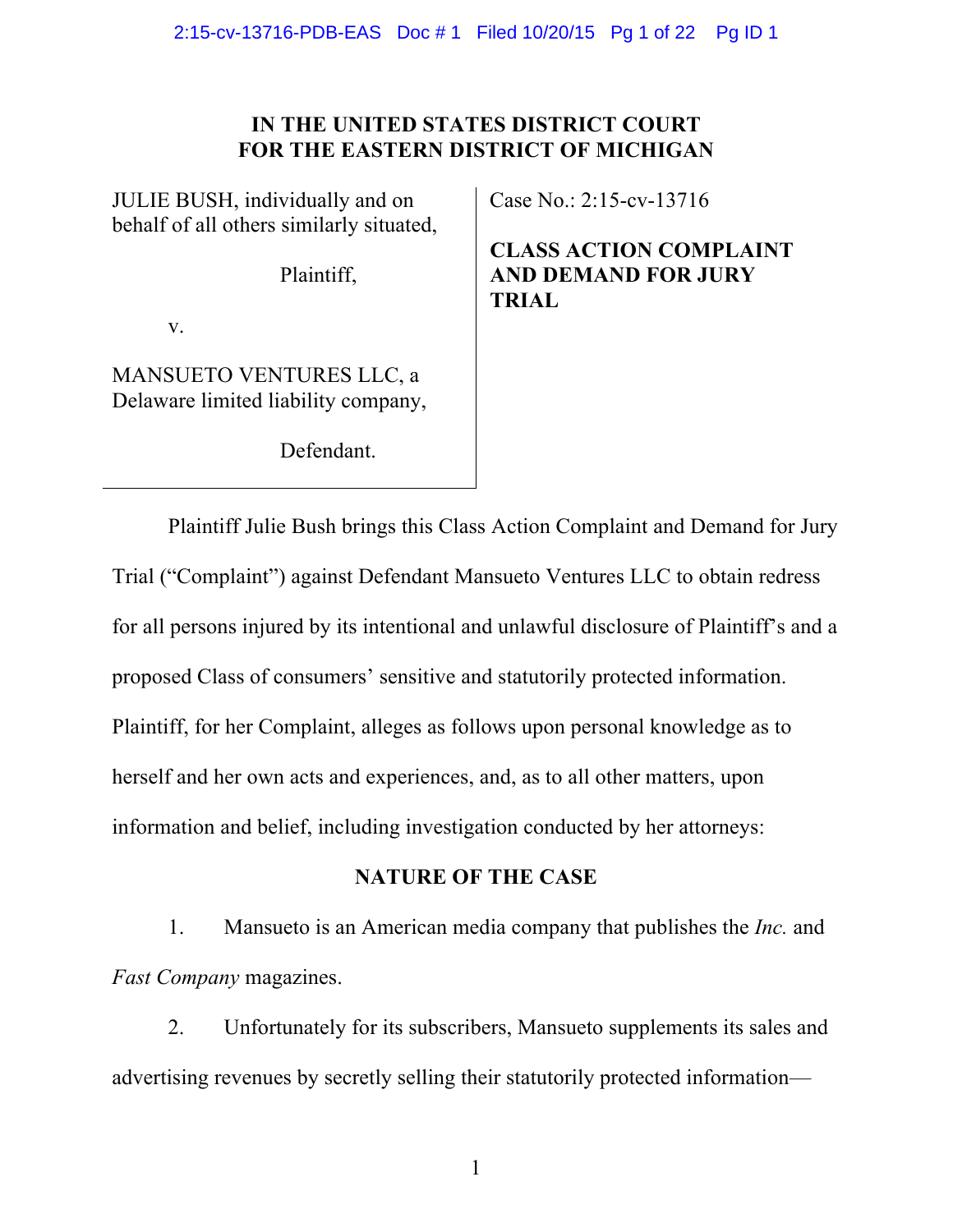### 2:15-cv-13716-PDB-EAS Doc # 1 Filed 10/20/15 Pg 2 of 22 Pg ID 2

including their full names, titles of magazines subscribed to, and home addresses (collectively "Personal Reading Information")—to data miners and other unrelated third party companies. Mansueto also trades its subscribers' Personal Reading Information with other data miners and aggregators for the purpose of "appending" (*i.e*., supplementing) its customer files with other highly sensitive data about them, such as their age, income level, purchasing habits, and other lifestyle information. By enhancing its customers' Personal Reading Information in this way, Mansueto is able to increase the "street value" of its customer lists and sell or trade them at a higher premium.

3. In order to facilitate its surreptitious multi-million dollar disclosure business, Mansueto hides its practices from its subscribers, and neither notifies them nor obtains their permission before disclosing their Personal Reading Information to unrelated third parties.

4. Mansueto's disclosure practices squarely violate Michigan's Preservation of Personal Privacy Act, M.C.L. §§ 445.1711–15—a broad consumer protection statute popularly referred to as the Video Rental Privacy Act ("VRPA"). The VRPA prohibits companies like Mansueto from disclosing—without written permission—any information that specifically identifies a person as having purchased written materials, such as magazines.

5. Accordingly, Plaintiff Bush brings this Complaint against Mansueto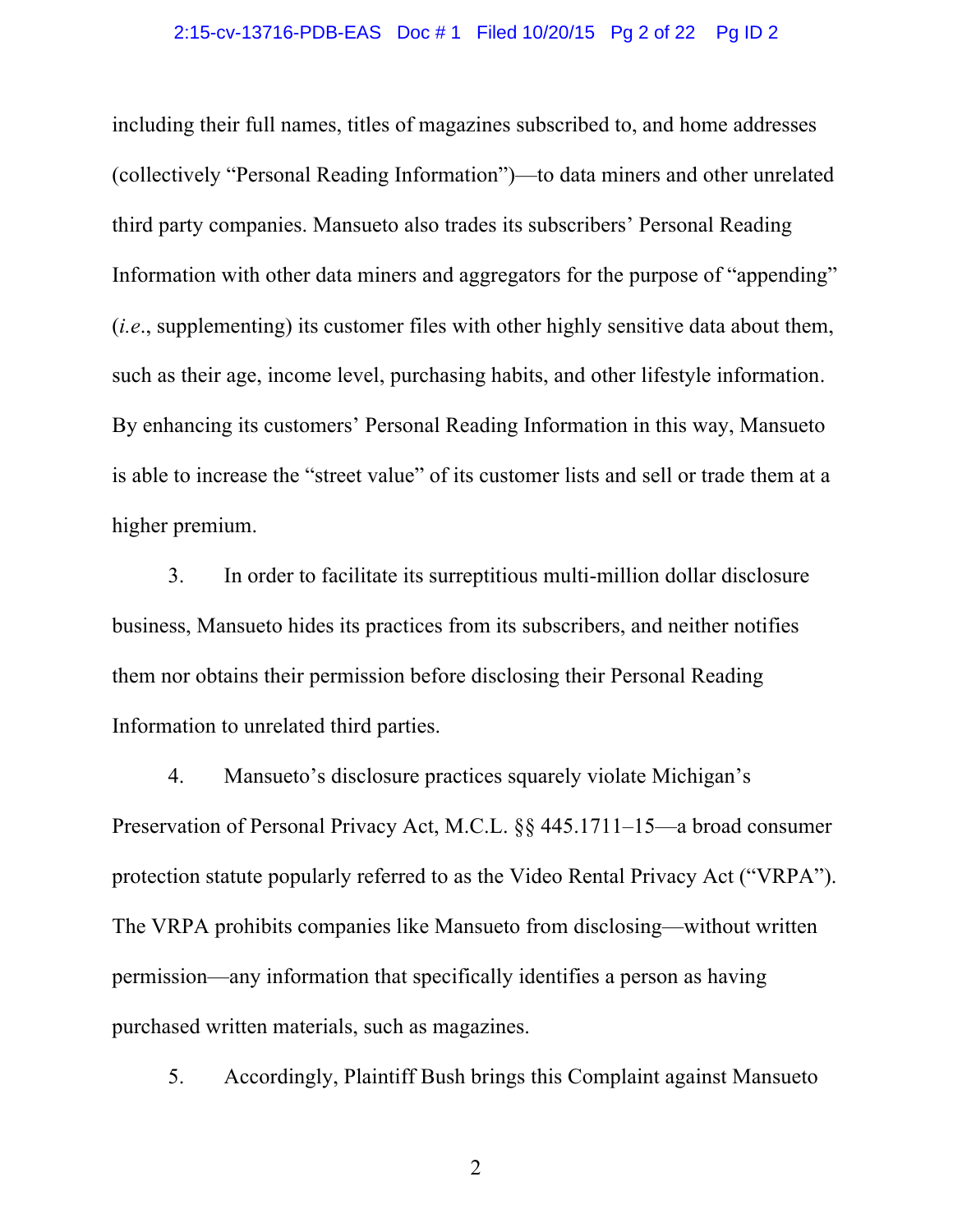for its intentional and unlawful disclosure of its subscribers' Personal Reading Information in violation of the VRPA, as well as for its unjust enrichment from such practices.

### **PARTIES**

6. Plaintiff Julie Bush is a natural person and citizen of the State of Michigan.

7. Defendant Mansueto Ventures LLC is a Delaware limited liability company with its principal place of business located at 7 World Trade Center, New York, New York 10007. Mansueto is also registered to conduct business in the State of Michigan (as Michigan Department of Licensing and Regulatory Affairs ID Number B9474P). Mansueto conducts business throughout this District, the State of Michigan, and the United States.

# **JURISDICTION AND VENUE**

8. This Court has personal jurisdiction over Mansueto because it is registered to, and regularly does, conduct business in Michigan, including by soliciting business from, and entering into transactions with, Michigan consumers. Further, the unlawful conduct alleged in the Complaint occurred in, was directed at, and/or emanated from this District.

9. This Court has subject matter jurisdiction over this action pursuant to 28 U.S.C. § 1332(d) because at least one Class member is a citizen of a State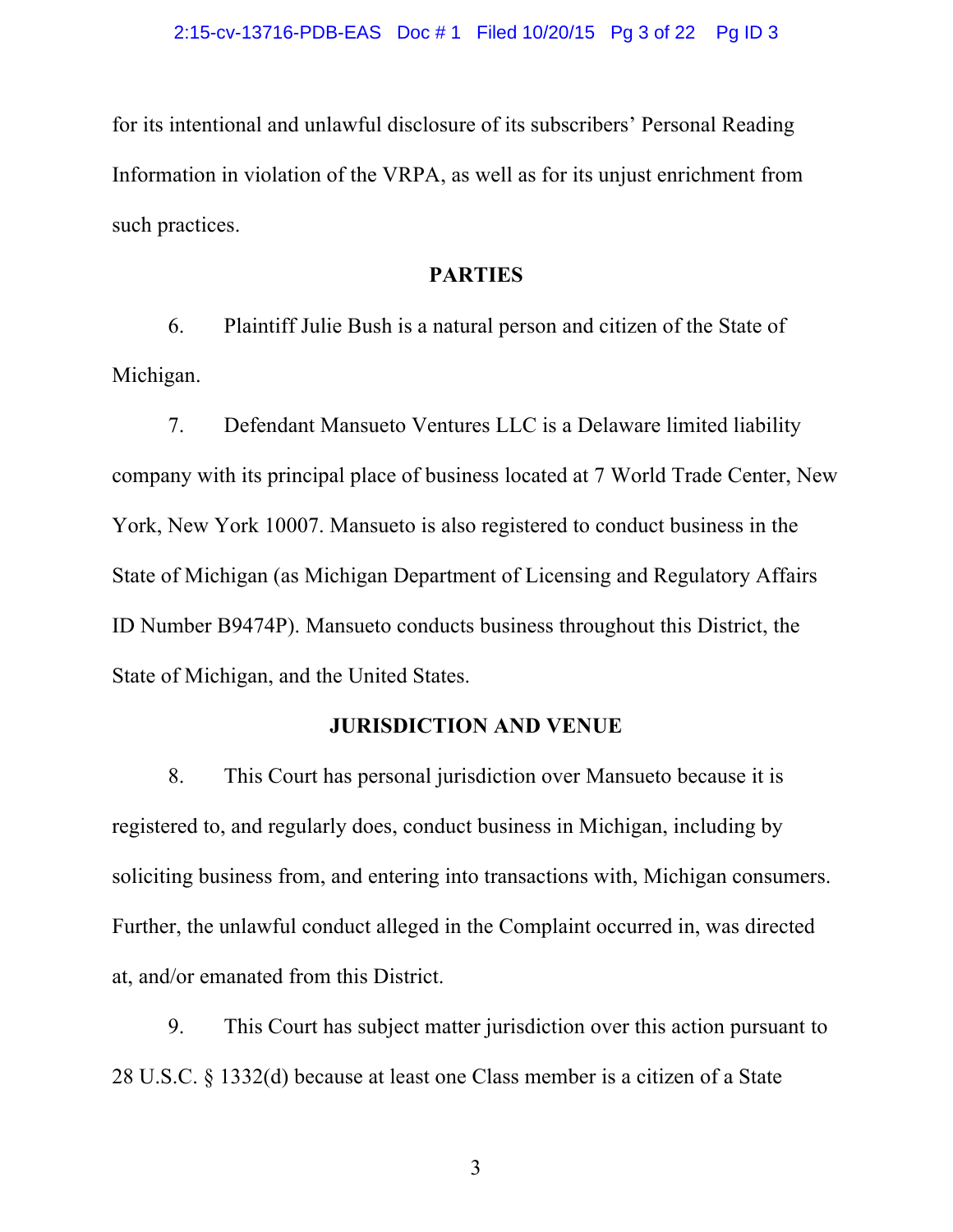#### 2:15-cv-13716-PDB-EAS Doc # 1 Filed 10/20/15 Pg 4 of 22 Pg ID 4

different than Defendant, the amount in controversy exceeds \$5,000,000, exclusive of interest and costs, and none of the exceptions under that subsection apply to this action.

10. Venue is proper in this Court under 28 U.S.C. § 1391(b)(2) because a substantial part of the events and omissions giving rise to the claim occurred in this District. Venue is additionally proper because Plaintiff Bush resides within this District and Defendant conducts significant business in this District, including soliciting consumer business and entering into consumer transactions here.

# **FACTUAL BACKGROUND**

# **I. An Overview of the VRPA.**

11. In 1988, after the public disclosure of then-Supreme Court nominee Robert Bork's (and his family's) video viewing records, members of the United States Senate warned that records of consumers' purchases and rentals of audiovisual and written materials offer "a window into [their] loves, likes, and dislikes," and that "the trail of information generated by every transaction that is now recorded and stored in sophisticated record-keeping systems is a new, more subtle and pervasive form of surveillance." S. Rep. No. 100-599, at 7–8 (1988) (statements of Sens. Simon and Leahy, respectively).

12. Congress responded by passing the federal Video Privacy Protection Act, 18 U.S.C. § 2710 ("VPPA")—which, as enacted, regulates a certain type of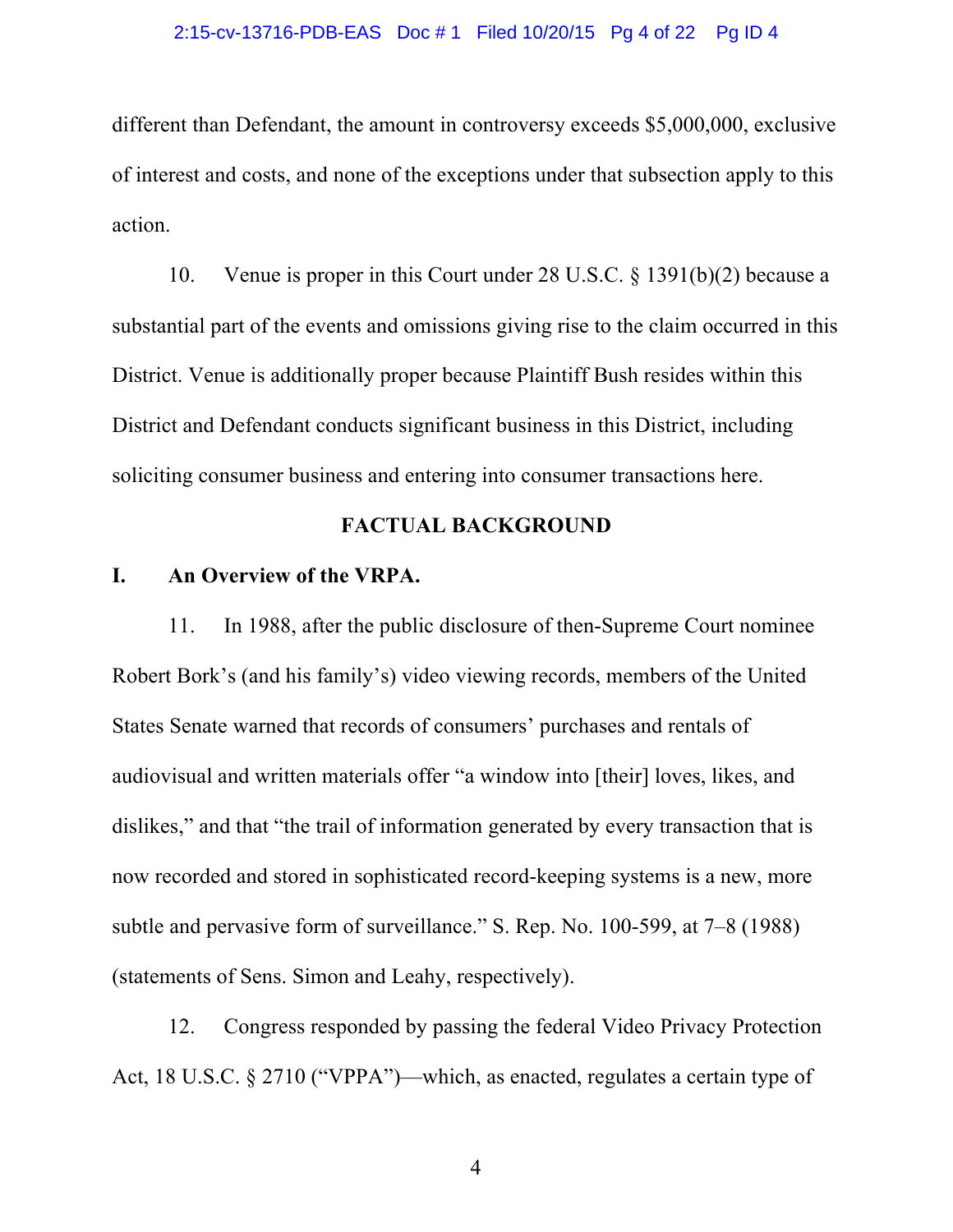#### 2:15-cv-13716-PDB-EAS Doc # 1 Filed 10/20/15 Pg 5 of 22 Pg ID 5

business (a "video tape service provider") and a narrow subset of consumer information (that is, "information which identifies a person as having requested or obtained specific video materials or services"). Although this statute initially also sought to "protect[] the selection of books that [consumers] read," 134 Cong. Rec. S5399 (May 10, 1988), the final version of the VPPA was limited to video materials. *See* 18 U.S.C. § 2710.

13. The Michigan Legislature, however, decided that the federal VPPA didn't go far enough, and expressed concern that Michigan consumers' "choice[s] in reading, music, and video entertainment [were] a private matter, and not fit for consideration by gossipy publications, employers, clubs, or anyone else." H.B. No. 5331 (Jan. 20, 1989).

14. As a result, in 1989, the VRPA was enacted "to preserve personal privacy with respect to the purchase, rental, or borrowing of certain materials[,]" including written materials such as books and magazines. M.C.L. Ch. 445. The VRPA therefore provides, in relevant part, that:

a person, or an employee or agent of the person, engaged in the business selling at retail, renting, or lending books or other written materials, sound recordings, or video recordings shall not disclose to any person, other than the customer, a record or information concerning the purchase lease, rental, or borrowing of those materials by a customer that indicates the identity of the customer.

M.C.L. § 445.1712.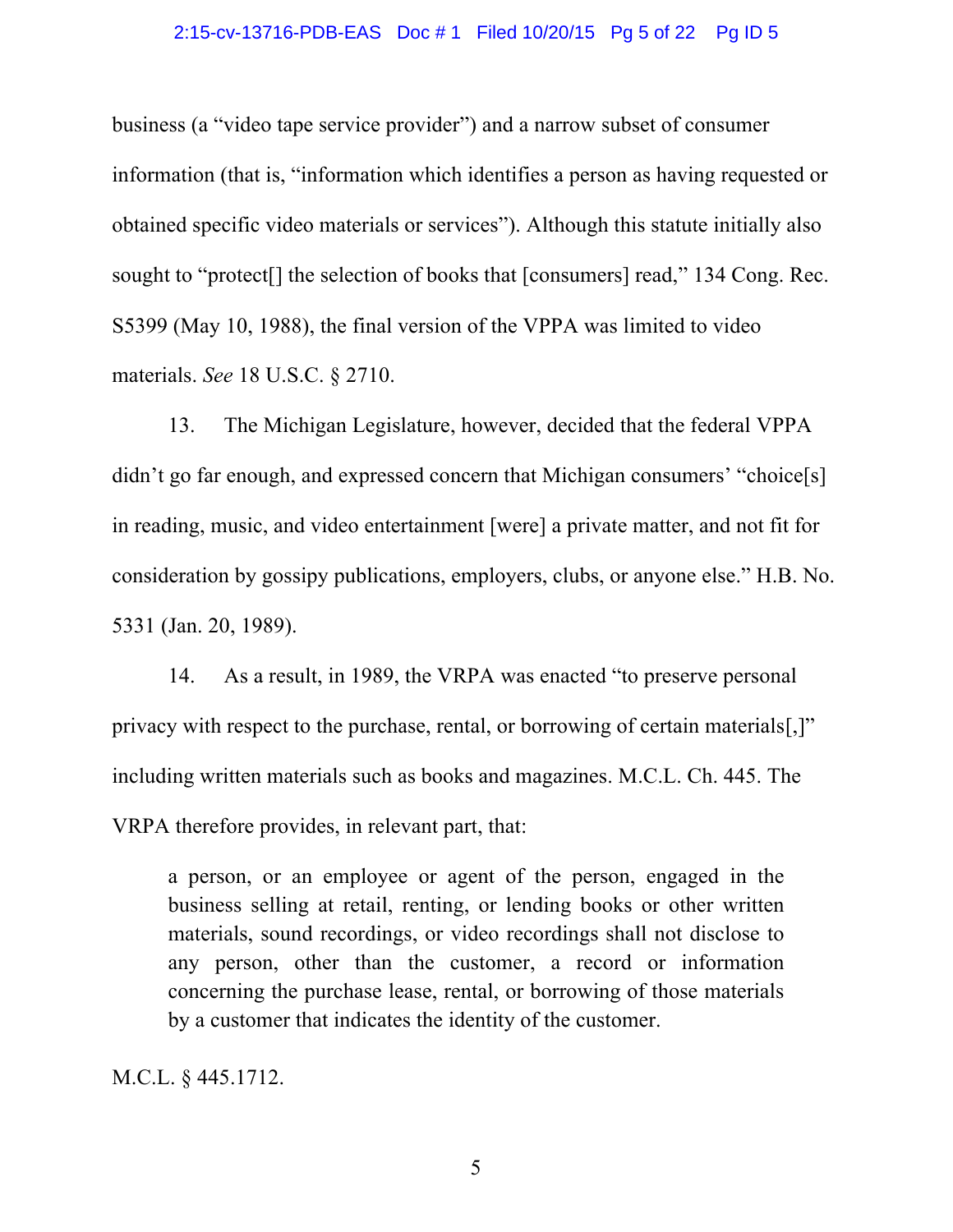#### 2:15-cv-13716-PDB-EAS Doc # 1 Filed 10/20/15 Pg 6 of 22 Pg ID 6

15. As such, and in comparison to its more limited federal analogue, the Michigan VRPA expressly regulates a broader set of businesses (those engaged in, among other things, "the business of selling at retail . . . written materials") and protects a wider array of consumer information (*i.e*., any "record or information concerning the purchase, rental, or borrowing of those materials by a customer that indicates the identity of the customer"). *Compare* 18 U.S.C. § 2710 *with* M.C.L. § 445.1712.

# **II. Consumers' Personal Information Has Real Value.**

16. In 2001, Federal Trade Commission ("FTC") Commissioner Orson Swindle remarked that "the digital revolution . . . has given an enormous capacity to the acts of collecting and transmitting and flowing of information, unlike anything we've ever seen in our lifetimes . . . and individuals are concerned about being defined by the existing data on themselves."<sup>1</sup>

17. More than a decade later, Commissioner Swindle's comments ring truer than ever, as consumer data feeds an information marketplace that supports a \$26 billion dollar per year online advertising industry in the United States.<sup>2</sup>

 1 *The Information Marketplace: Merging and Exchanging Consumer Data*, Federal Trade Commission, 8, 11 (Mar. 13, 2001), *available at* http://www.ftc.gov/sites/default/files/documents/public\_events/informationmarketplace-merging-and-exchanging-consumer-data/transcript.pdf (last accessed Oct. 13, 2015).

<sup>2</sup> *See* Julia Angwin & Emily Steel, *Web's Hot New Commodity: Privacy*,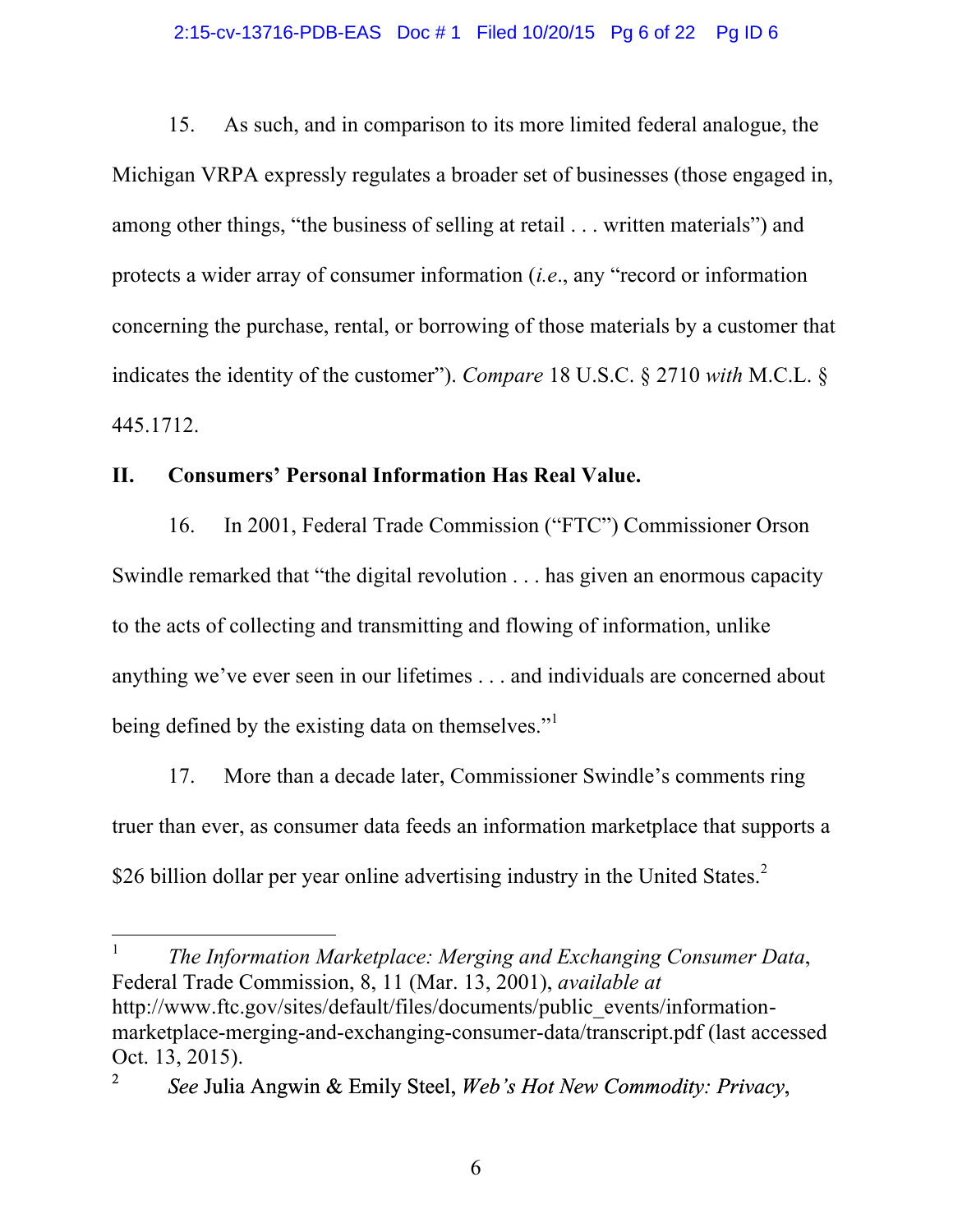18. The FTC has also recognized that consumer data possesses inherent monetary value within the new information marketplace, and publicly stated that:

Most consumers cannot begin to comprehend the types and amount of information collected by businesses, or why their information may be commercially valuable. *Data is currency. The larger the data set, the greater potential for analysis—and profit*. 3

19. In fact, an entire industry exists where companies known as data miners purchase, trade, and otherwise collect massive databases of information about consumers. Data miners then profit by selling this "extraordinarily intrusive" information in an open and largely unregulated market.<sup>4</sup>

20. The scope of data miners' knowledge of consumers' private

information is immense: "If you are an American adult, the odds are that [they]

know[] things like your age, race, sex, weight, height, marital status, education

level, politics, buying habits, household health worries, vacation dreams—and on

 $\overline{a}$ 

WSJ.com (Feb. 28, 2011),

http://online.wsj.com/article/SB10001424052748703529004576160764037920274 .html (last visited Oct. 13, 2015).

<sup>3</sup> Pamela Jones Harbour, *Remarks Before FTC Exploring Privacy Roundtable*, Federal Trade Commission, 2 (Dec. 7, 2009), *available at*  http://www.ftc.gov/sites/default/files/documents/public\_statements/remarks-ftcexploring-privacy-roundtable/091207privacyroundtable.pdf (last accessed Oct. 13, 2015) (emphasis added).

<sup>4</sup> *See* Martha C. White, *Big Data Knows What You're Doing Right Now*, TIME.com (July 31, 2012), http://moneyland.time.com/2012/07/31/big-dataknows-what-youre-doing-right-now/ (last visited Oct. 13, 2015).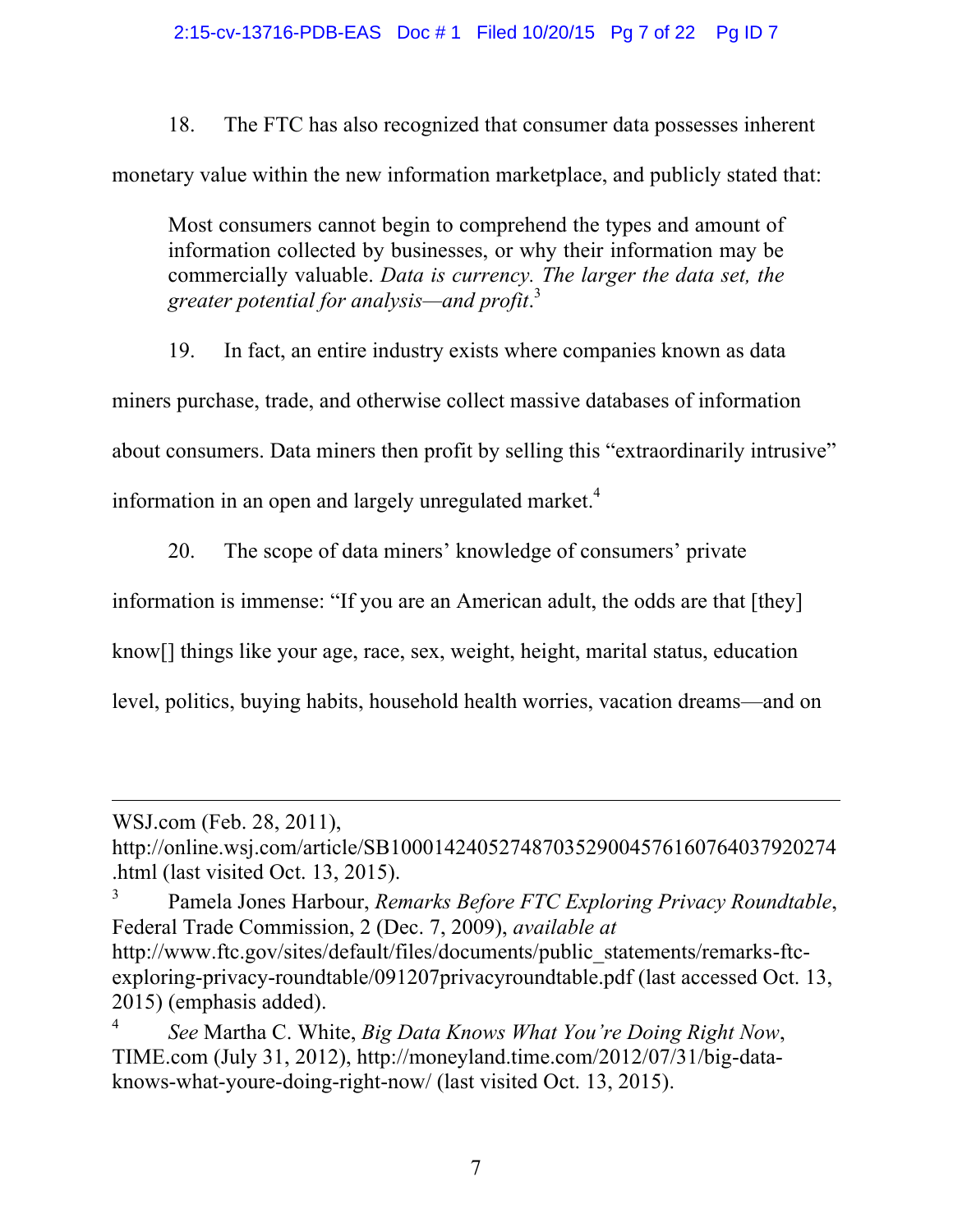and on."<sup>5</sup>

21. Recognizing the serious threat the data mining industry poses to

consumers' privacy, the Co-Chairmen of the Congressional Bi-Partisan Privacy

Caucus sent letters to nine major data brokerage companies seeking information on

how those companies compile, store, and sell their massive collections of

consumer data.<sup>6</sup> In their letters, the Co-Chairmen recognized that:

[t]he business of data brokerage, namely the collecting, assembling, maintaining, and selling to third-parties of consumers' personal information, has grown into a multiple billion dollar industry. *By combining data from numerous offline and online sources, data brokers have developed hidden dossiers on almost every U.S. consumer*. This large[-]scale aggregation of the personal information of hundreds of millions of American citizens raises a number of serious privacy concerns.<sup>7</sup>

22. Unfortunately, magazine publishers like Mansueto commonly engage

<sup>6</sup> *See Bipartisan Group of Lawmakers Query Data Brokers About Practices Involving Consumers' Personal Information*, Senator Ed Markey, http://www.markey.senate.gov/news/press-releases/bipartisan-group-oflawmakers-query-data-brokers-about-practices-involving-consumers-personalinformation (last visited Oct. 13, 2015).

 <sup>5</sup> Natasha Singer, *You for Sale: Mapping, and Sharing, the Consumer Genome*, The New York Times (June 16, 2012), http://www.nytimes.com/2012/06/17/technology/acxiom-the-quiet-giant-ofconsumer-database-marketing.html (last visited Oct. 13, 2015).

<sup>7</sup> *See*, *e.g*., Letter from Edward J. Markey and Joe Barton, Co-Chairmen, Congressional Bi-Partisan Privacy Caucus, to Scott E. Howe, Chief Executive Officer, Acxiom (Oct. 2, 2012), *available at*

http://markey.house.gov/sites/markey.house.gov/files/documents/Axciom%20letter .pdf) (last accessed Oct. 13, 2015) (emphasis added).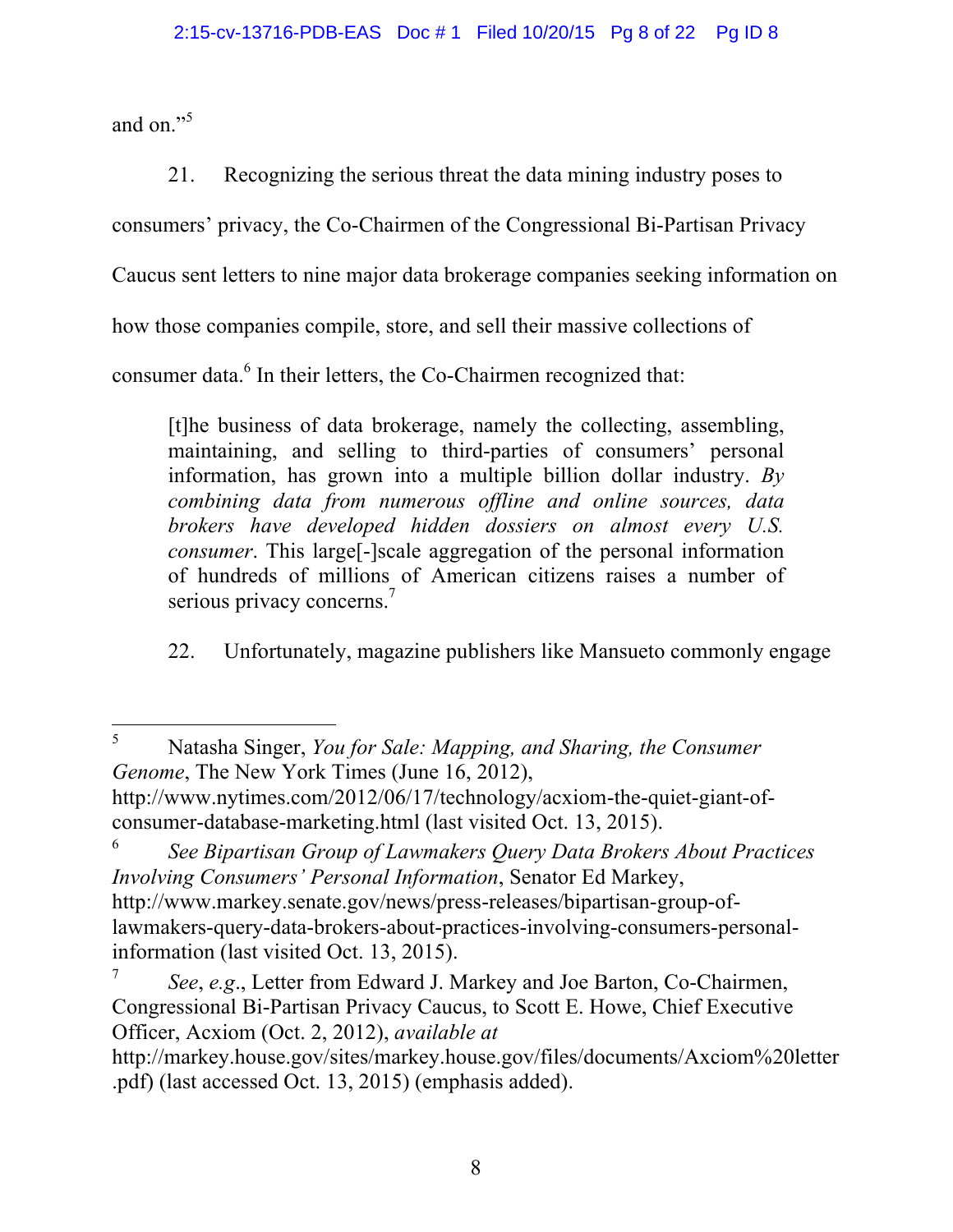in these practices by participating in "database cooperatives," where publishers can engage in the *quid pro quo* swapping of access to their respective customer lists that, by its nature, involves the disclosure of customers' Personal Reading Information.

23. Thus, as consumer data has become an ever-more valuable commodity, the data mining industry has experienced rapid and massive growth. Unfortunately for consumers, this growth has come at the expense of their most basic privacy rights.

# **III. Mansueto Unlawfully Discloses its Subscribers' Personal Reading Information.**

24. Mansueto maintains a vast digital database comprised of its subscribers' Personal Reading Information.

25. Without seeking permission to do so, Mansueto discloses this information to data mining companies who then supplement it with additional sensitive personal information about each subscriber—such as their age, income level, purchasing habits, and other lifestyle information.

26. This, in turn, allows Mansueto to amass highly detailed customer lists—sorted by, among other things, its subscribers' specific reading habits (*i.e*., the specific magazines they've purchased and subscribed to) and demographic details (including the sensitive information Mansueto has obtained from data miners, such as, for example, a subscriber's age, ethnicity, gender, income,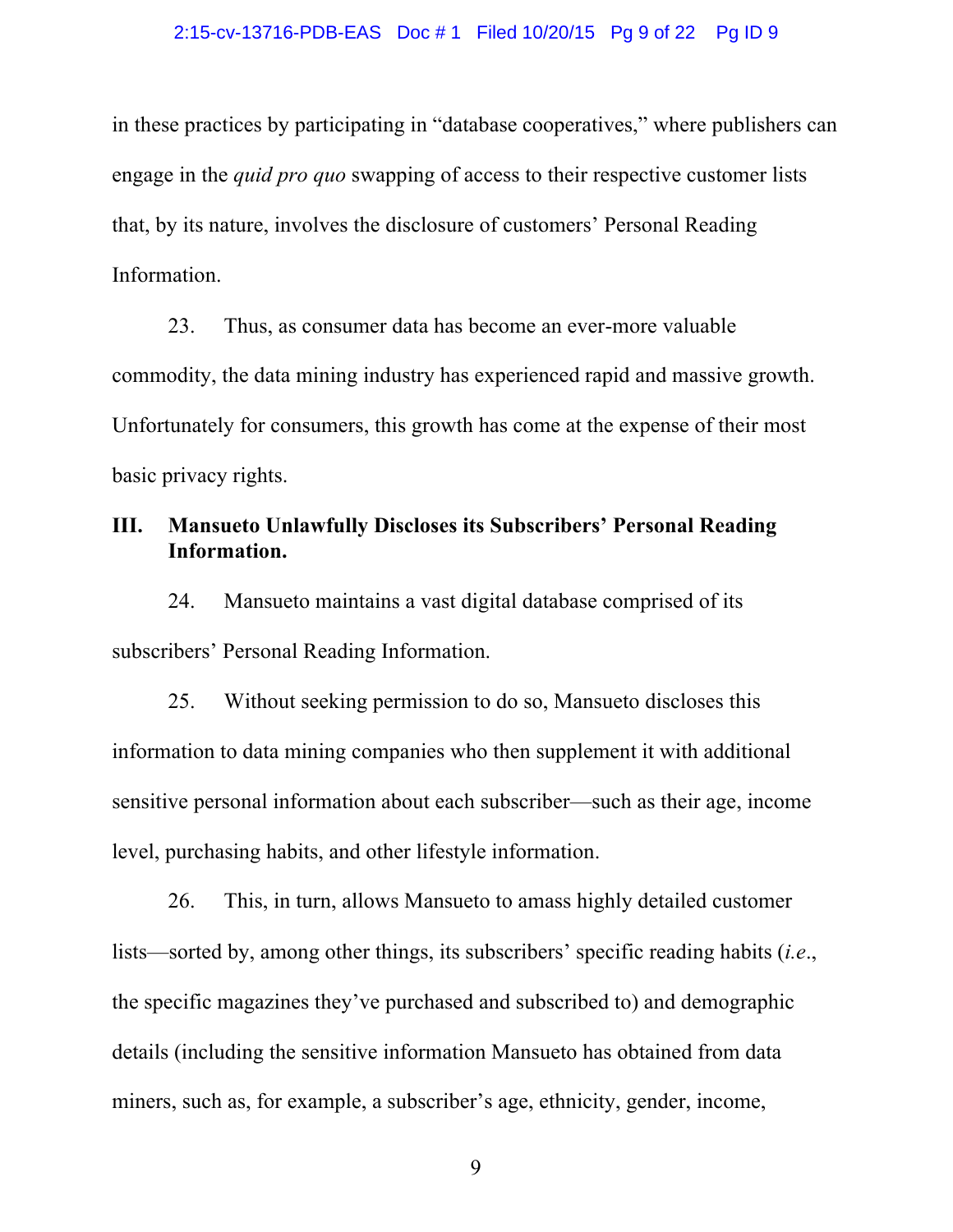#### 2:15-cv-13716-PDB-EAS Doc # 1 Filed 10/20/15 Pg 10 of 22 Pg ID 10

political party affiliation, religion, and even the age of the subscriber's children) which it can then sell and otherwise disclose at a higher premium to interested third parties.

27. Unfortunately, Mansueto actively conceals these invasive data disclosure practices from its subscribers. In fact, regardless of how consumers purchase subscriptions to its publications, they are never presented with Mansueto's terms of service, privacy policy, or information-sharing policy. Consequently, Mansueto uniformly fails to obtain any form of consent from—or even provide effective notice to—its subscribers before disclosing their Personal Reading Information to third parties.

28. By and through these actions, Mansueto not only disregards its subscribers' privacy, it also violates the VRPA.

### **FACTS RELATING TO JULIE BUSH**

29. Plaintiff Julie Bush is a citizen of the State of Michigan.

30. Bush purchased a subscription to *Inc.* from Mansueto in or around December 2014.

31. *Inc.* is a magazine published, owned, and operated by Mansueto.

32. Bush has never agreed in writing or otherwise to allow Mansueto to sell or disclose her Personal Reading Information to any unrelated third parties.

33. Bush did not receive notice of such disclosures before Mansueto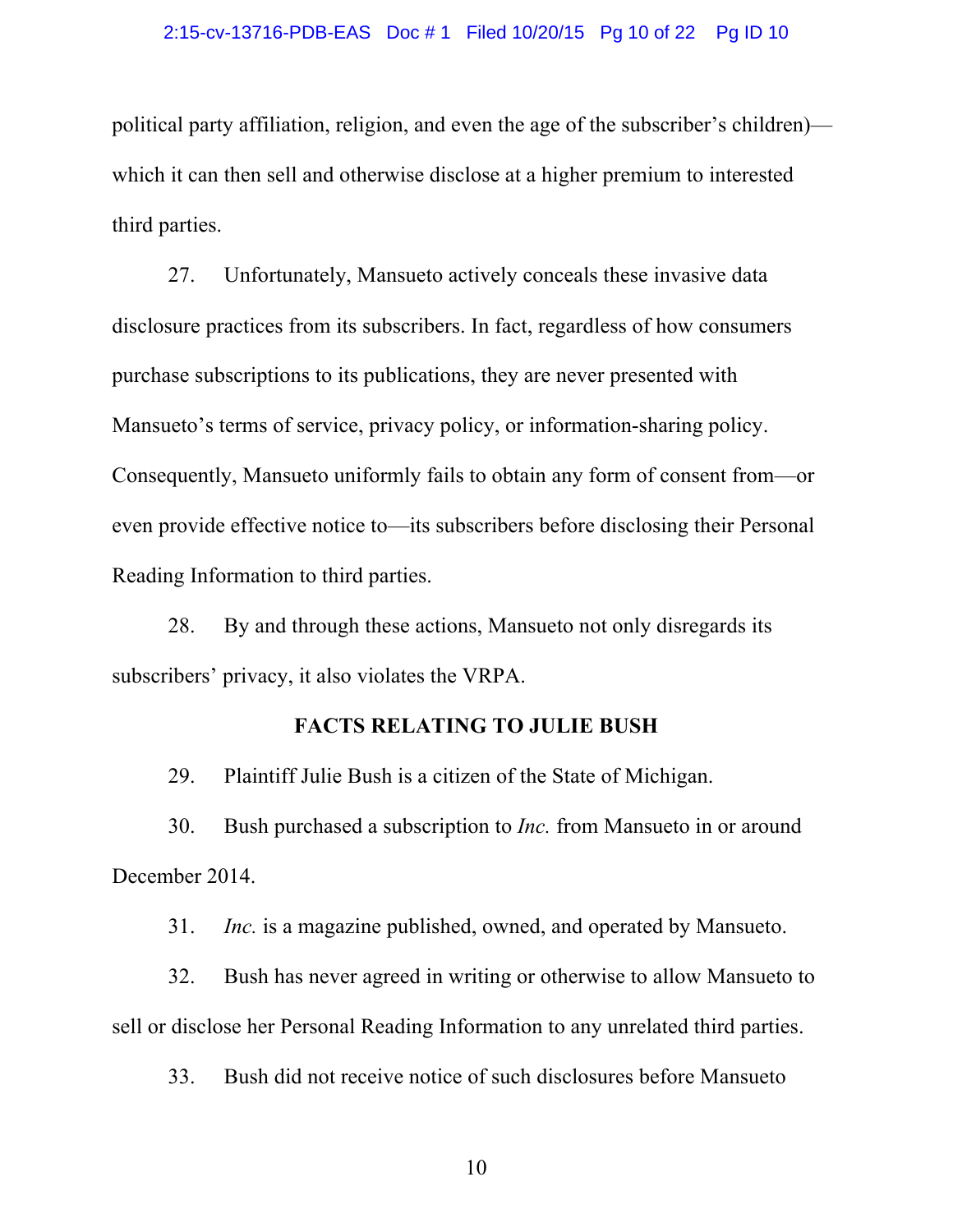#### 2:15-cv-13716-PDB-EAS Doc # 1 Filed 10/20/15 Pg 11 of 22 Pg ID 11

disclosed her Personal Reading Information to unrelated third parties.

34. Mansueto has disclosed, and continues to disclose, Bush's Personal Reading Information (*i.e*., information that identifies Bush as having purchased a subscription to *Inc.*)—without obtaining her permission or providing prior notice to data mining companies, who append the information with data from their own records.

35. During this same time period, Mansueto has also disclosed—and continues to disclose—Bush's Personal Reading Information to other unrelated third party companies, including so-called "database cooperatives" without first obtaining her consent or giving her prior notice of the disclosures.

36. These disclosures to unrelated third party companies squarely violate the VRPA.

37. Further, and even though it lacked permission to even disclose her Personal Reading Information in the first place, Mansueto profited from its disclosures of Bush's Personal Reading Information.

38. Ultimately, what Bush received (a subscription without privacy protections) was substantially less valuable than what she paid for (a subscription with accompanying privacy protections). Had she known that Mansueto would disclose her Personal Reading Information to third parties without her permission, Bush would not have purchased her subscription. Thus, Bush has suffered concrete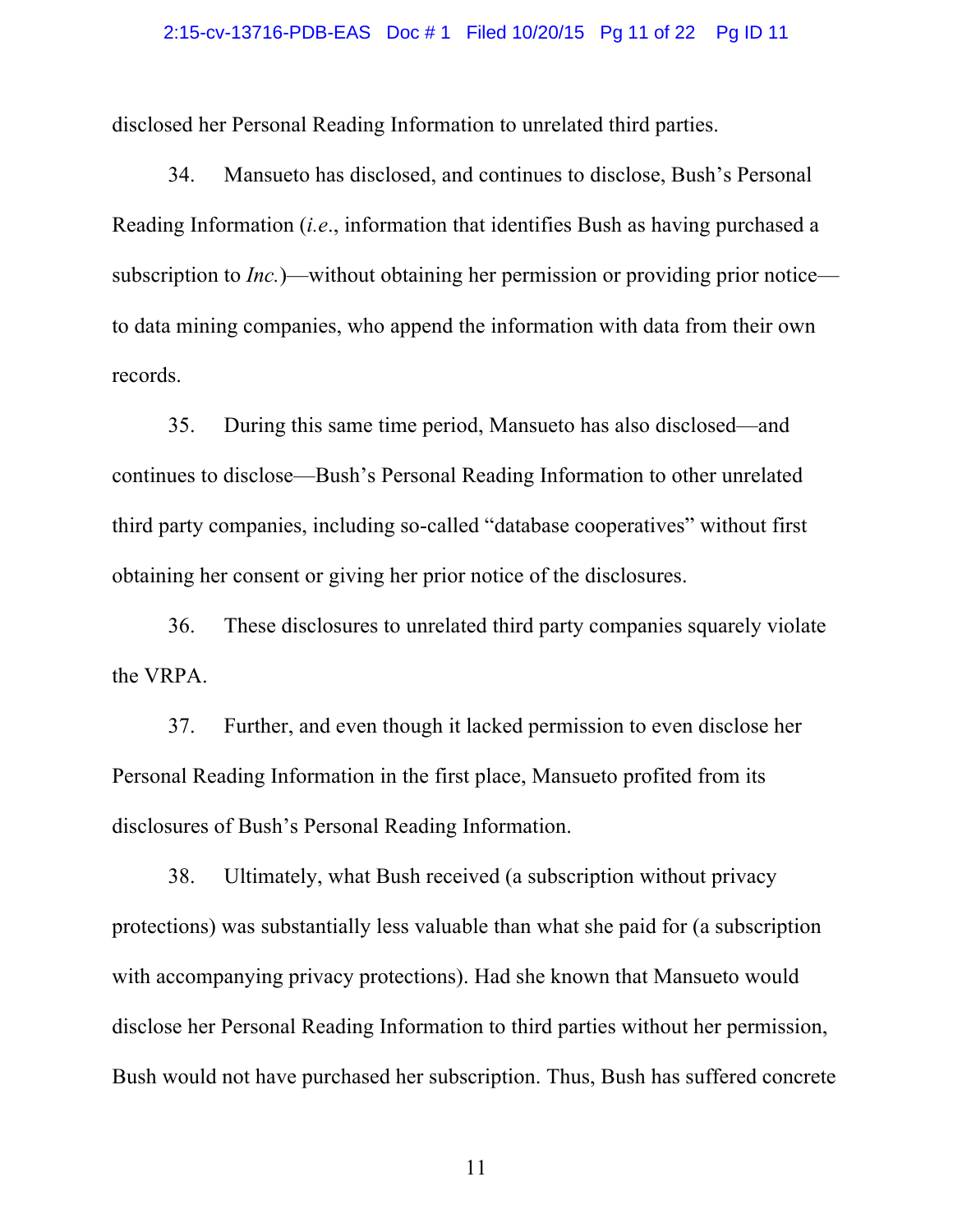economic harm in the form of the monies paid to Mansueto in exchange for the magazine subscription.

### **CLASS ACTION ALLEGATIONS**

39. **Class Definition**: Plaintiff Bush brings this action on behalf of herself and a proposed Class, defined as follows:

All Michigan residents who purchased subscriptions to a Monsueto magazine.

The following people are excluded from the Class: (1) any Judge or Magistrate presiding over this action and members of their families; (2) Defendant, Defendant's subsidiaries, parents, successors, predecessors, and any entity in which the Defendant or its parents have a controlling interest and its current or former employees, officers and directors; (3) persons who properly execute and file a timely request for exclusion from the Class; (4) persons whose claims in this matter have been finally adjudicated on the merits or otherwise released; (5) Plaintiff's counsel and Defendant's counsel; and (6) the legal representatives, successors, and assigns of any such excluded persons.

40. **Numerosity**: The exact number of Class members is unknown to Plaintiff at this time, but it is clear that individual joinder of each Class member is impracticable. Defendant has disclosed the Personal Reading Information of thousands of consumers who fall into the definition of the Class. Ultimately, members of the Class will be easily identified through Defendant's records.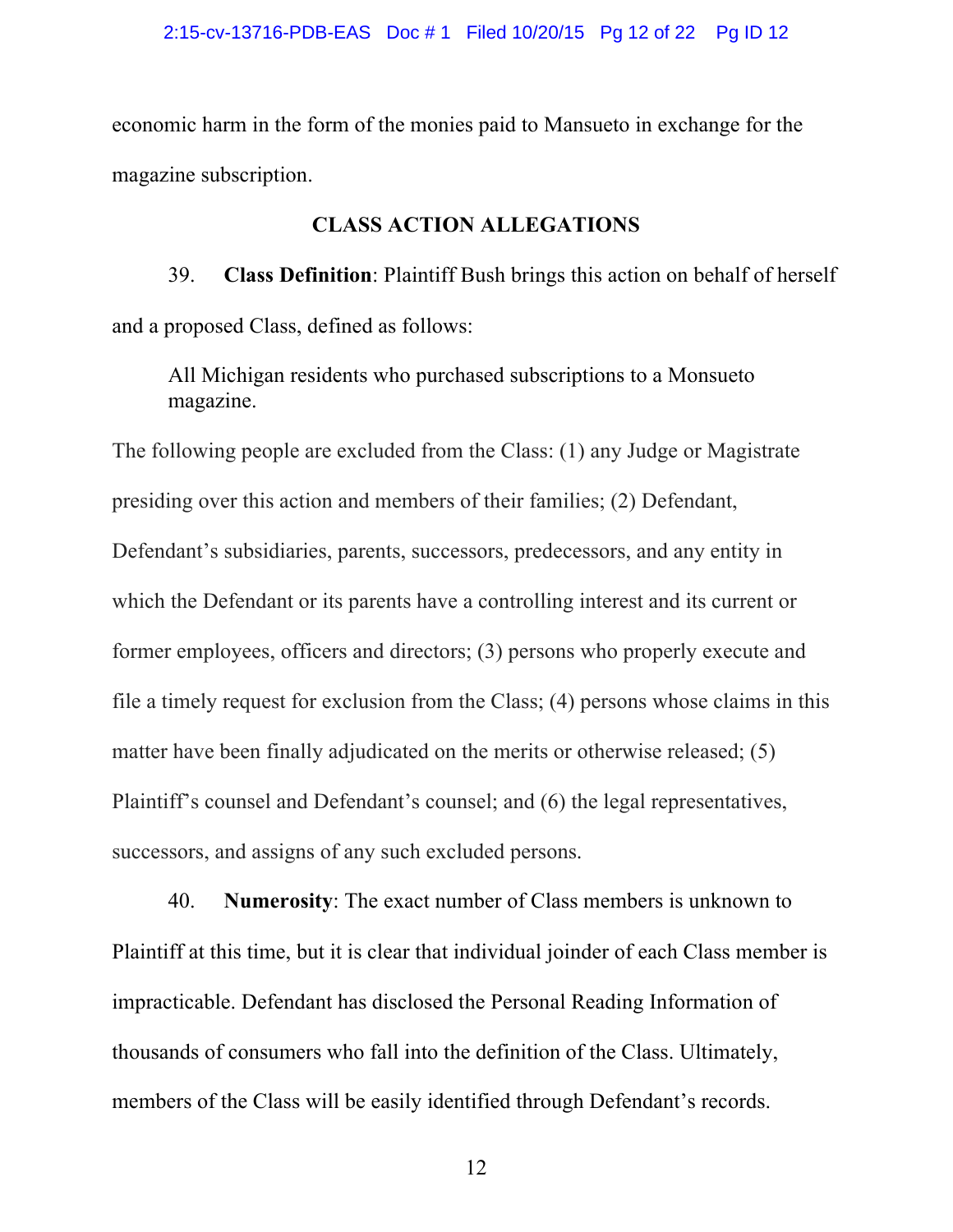41. **Commonality and Predominance**: Common questions of law and fact exist as to all members of the Class, and predominate over any questions affecting only individual members. Those questions with respect to the Class include, but are not limited to:

- (a) Whether Mansueto is "engaged in the business of selling at retail" books or other written materials (*i.e.*, magazines);
- (b) Whether Mansueto obtained written permission before disclosing Plaintiff's and the Class's Personal Reading Information to third parties;
- (c) Whether Mansueto's disclosure of Plaintiff's and the Class's Personal Reading Information violated the VRPA; and
- (d) Whether Mansueto was unjustly enriched through its conduct described herein.

42. **Typicality**: Plaintiff's claims are typical of the claims of the other Class members. Plaintiff and the Class sustained damages as a result of Defendant's uniform wrongful conduct, based upon Defendant's disclosure of Plaintiff's and the Class's Personal Reading Information.

43. **Adequate Representation**: Plaintiff will fairly and adequately represent and protect the interests of the Class, and has retained counsel competent and experienced in complex litigation and class actions. Plaintiff has no interests antagonistic to those of the Class, and Defendant has no defenses unique to Plaintiff. Plaintiff and her counsel are committed to vigorously prosecuting this action on behalf of the Class members, and have the financial resources to do so.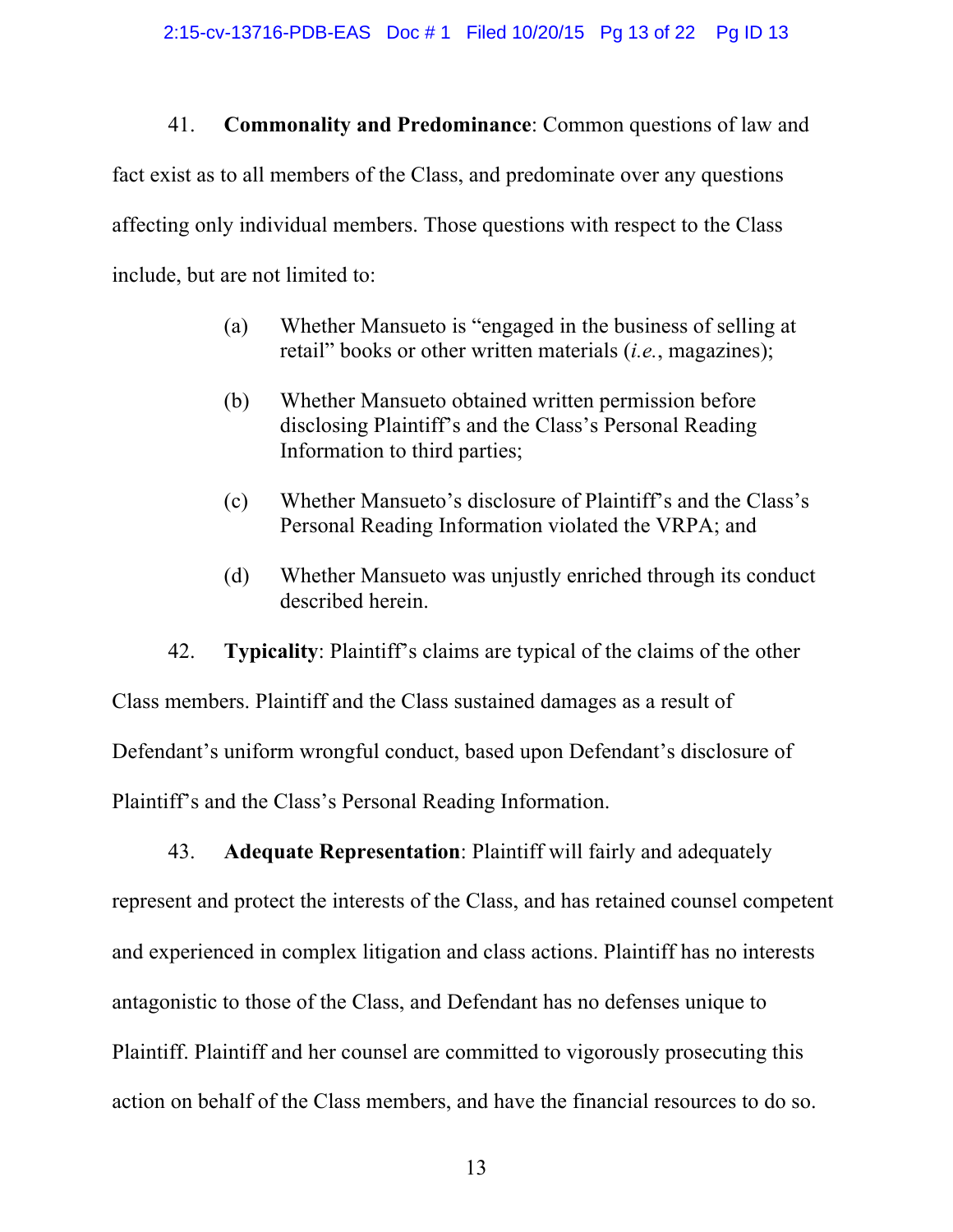Neither Plaintiff nor her counsel have any interest adverse to those of the other Class members.

44. **Policies Generally Applicable to the Class**: This class action is appropriate for certification because Defendant has acted or refused to act on grounds generally applicable to the Class as a whole, thereby requiring the Court's imposition of uniform relief to ensure compatible standards of conduct toward the Class members, and making final injunctive relief appropriate with respect to the Class as a whole. Defendant's practices challenged herein apply to and affect the Class members uniformly, and Plaintiff's challenge of those practices hinges on Defendant's conduct with respect to the Class as a whole, not on facts or law applicable only to Plaintiff.

45. **Superiority**: Class proceedings are superior to all other available methods for the fair and efficient adjudication of this controversy, as joinder of all Class members is impracticable. The damages suffered by the individual Class members will likely be small relative to the burden and expense of individual prosecution of the complex litigation necessitated by Defendant's actions. Thus, it would be virtually impossible for the Class members to obtain effective relief from Defendant's misconduct on an individual basis. Even if Class members could sustain individual litigation, it would not be preferable to a class action, because individual litigation would increase the delay and expense to all parties due to the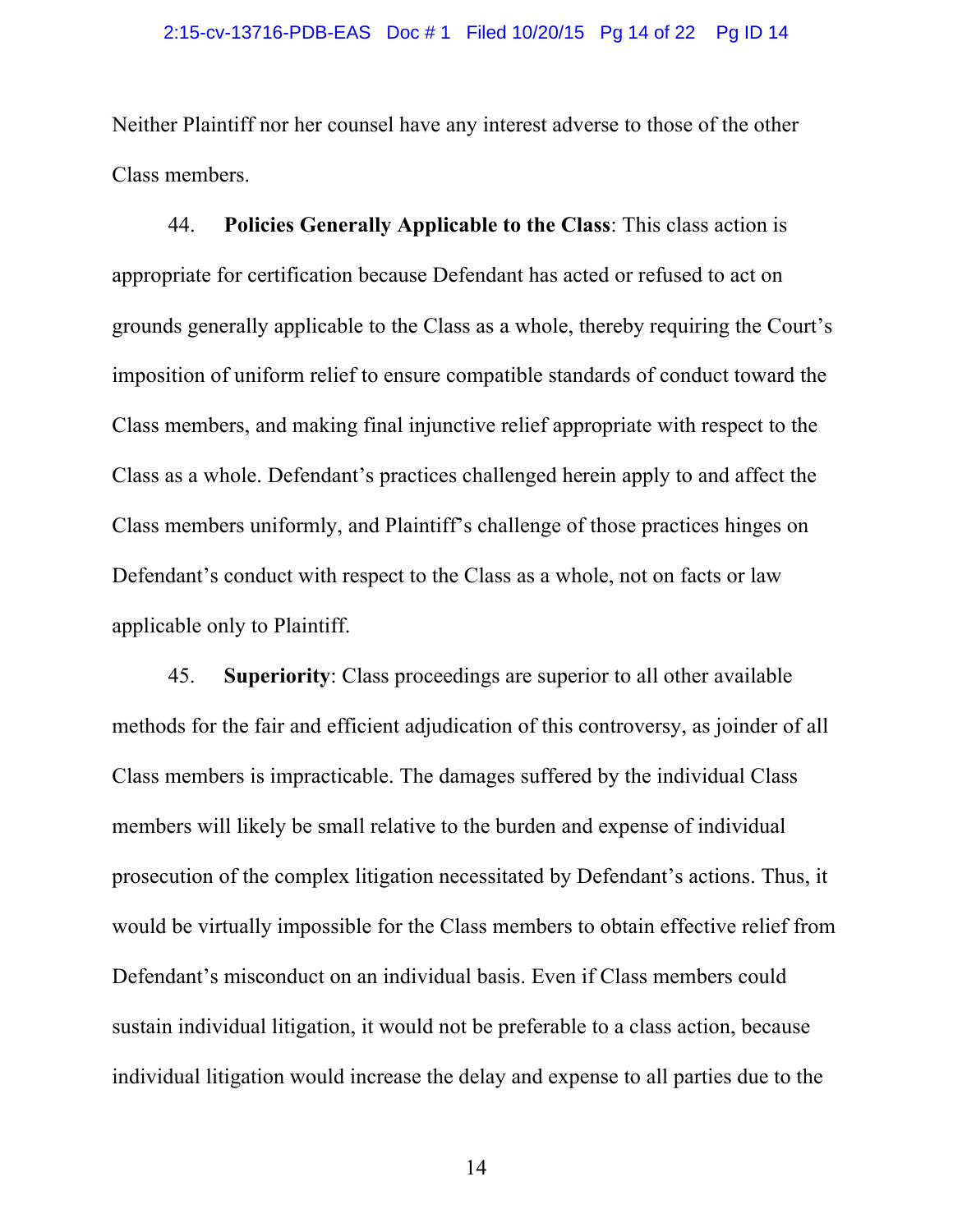complex legal and factual controversies presented in this Complaint. By contrast, a class action presents far fewer management difficulties and provides the benefits of single adjudication, economy of scale, and comprehensive supervision by a single court. Economies of time, effort, and expense will be fostered and uniformity of decisions will be ensured.

46. Plaintiff reserves the right to revise the definition of the Class as necessary based upon information learned in discovery.

# **FIRST CAUSE OF ACTION Violation of M.C.L. § 445.1712 (On Behalf of Plaintiff and the Class)**

47. Plaintiff incorporates the foregoing allegations as if fully set forth herein.

48. As a magazine publisher that sells subscriptions directly to consumers, Mansueto is engaged in the business of selling written materials at retail. *See*  M.C.L. § 445.1712.

49. By purchasing a subscription to *Inc.* from Mansueto, Bush purchased written materials at retail from Mansueto. *See* M.C.L. § 445.1712.

50. Because Bush purchased written materials at retail from Mansueto, she is a "customer" within the meaning of the VRPA. *See* M.C.L. § 445.1711(a).

51. At all times relevant, and beginning when Bush first subscribed to *Inc.*, Mansueto disclosed—and continues to disclose—her Personal Reading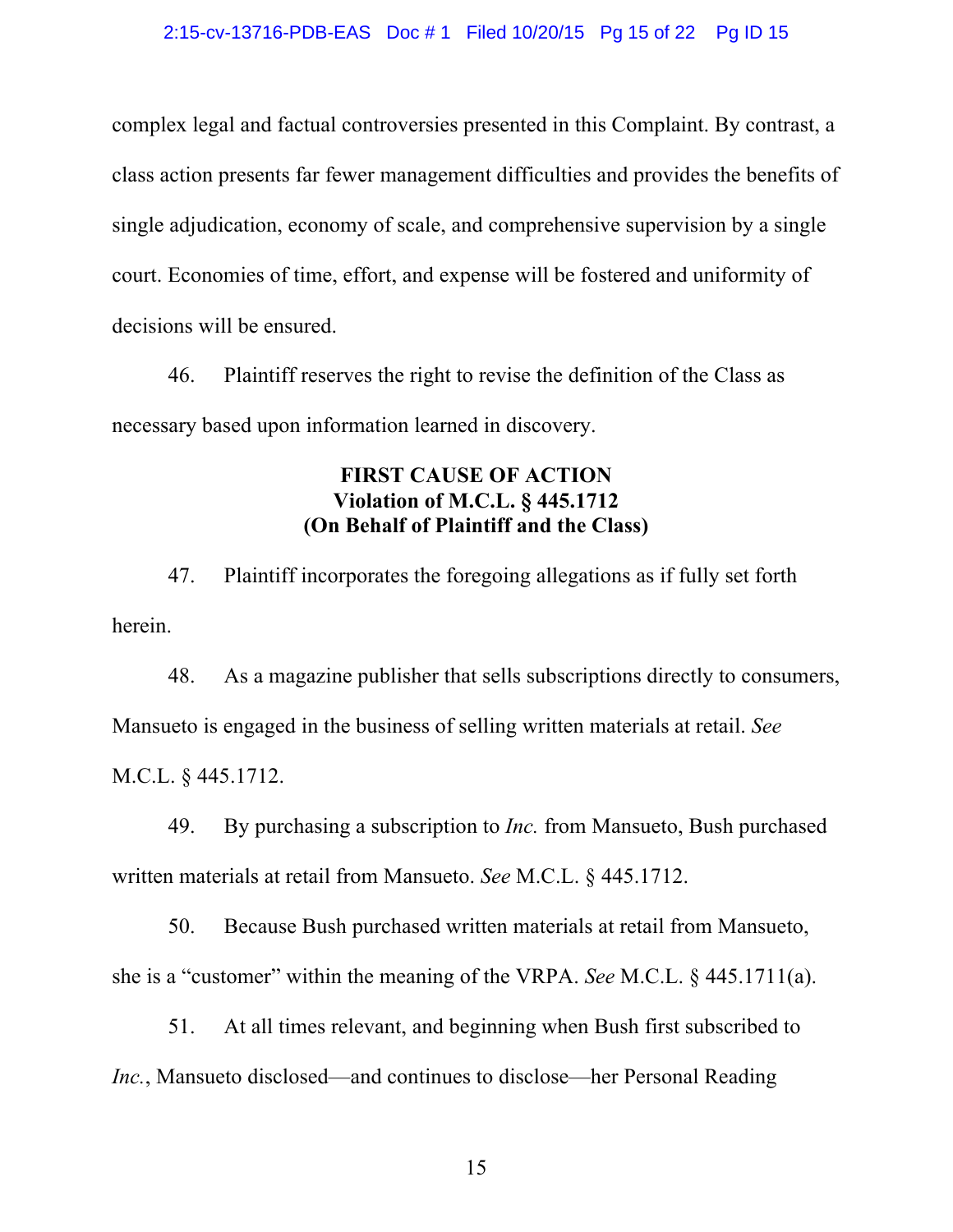#### 2:15-cv-13716-PDB-EAS Doc # 1 Filed 10/20/15 Pg 16 of 22 Pg ID 16

Information, which identifies her as a *Inc.* subscriber, in at least two ways.

52. First, Mansueto disclosed customer lists containing Bush's Personal Reading Information to data mining companies who then supplemented the lists with additional sensitive information from their own databases.

53. Second, Mansueto disclosed customer lists containing Bush's Personal Reading Information to other third party companies that, in turn, sold and/or disclosed those lists (or access to those lists) to a number of other parties including other magazine publishers.

54. By disclosing its customer lists, Mansueto disclosed to persons other than Plaintiff, records or information concerning her purchase of written materials from Mansueto. *See* M.C.L. § 445.1712.

55. The information disclosed by Mansueto communicates Bush's name and address, as well as the fact that she subscribes to *Inc*. Accordingly, the records or information disclosed by Mansueto indicates Bush's identity. *See* M.C.L. § 445.1712.

56. Bush never provided Mansueto with consent to disclose her Personal Reading Information to anyone—in writing or otherwise.

57. Worse still, Bush did not receive any prior notice of Mansueto's disclosures of her Personal Reading Information to third parties.

58. On information and belief, Mansueto's disclosures of Bush's Personal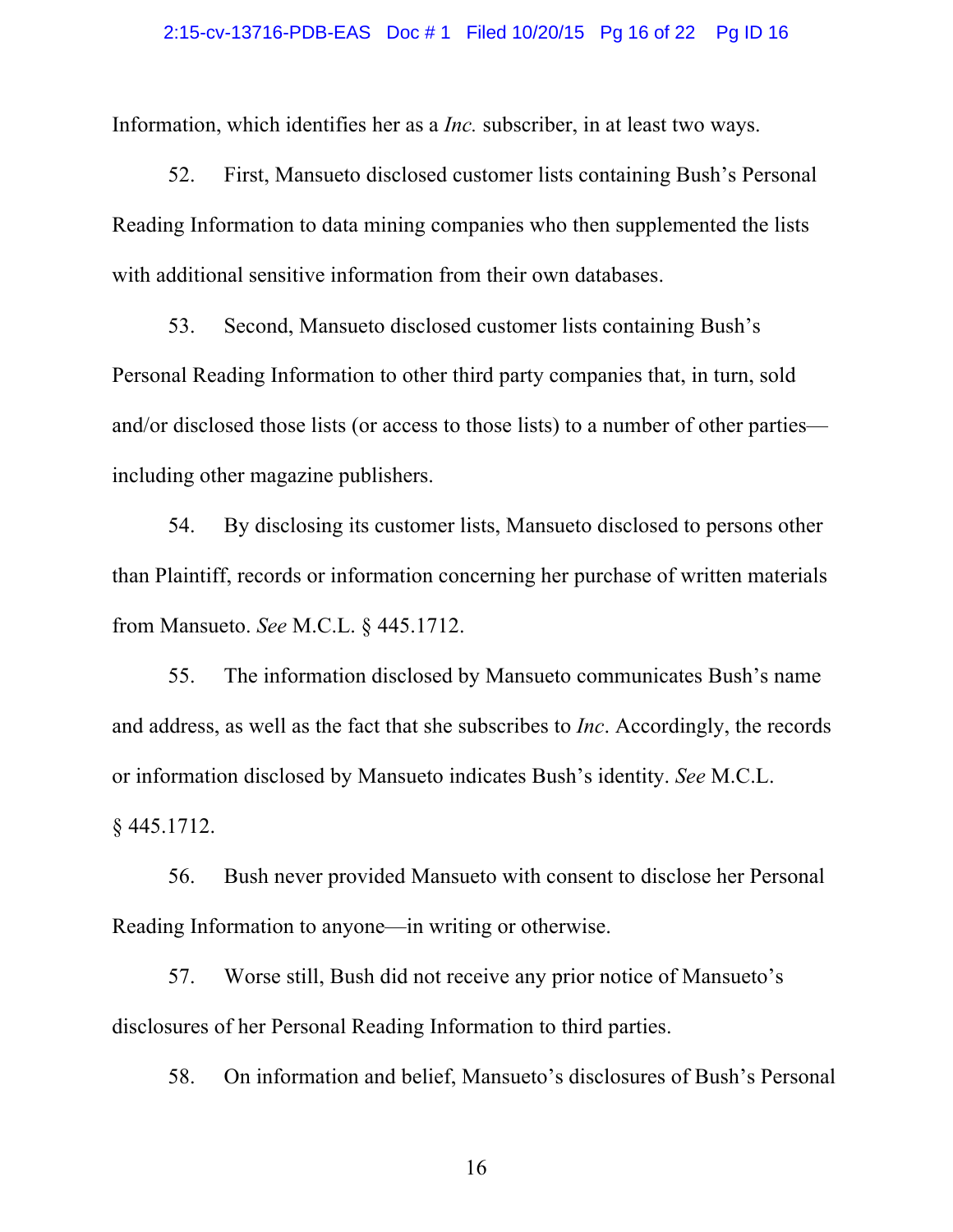#### 2:15-cv-13716-PDB-EAS Doc # 1 Filed 10/20/15 Pg 17 of 22 Pg ID 17

Reading Information were not made pursuant to a court order, search warrant, or grand jury subpoena.

59. Mansueto's disclosures of Bush's Personal Reading Information were not made to collect payment for her subscriptions.

60. Mansueto's disclosures of Bush's Personal Reading information were made to third parties, including data miners and database cooperatives, in order to increase Mansueto's revenue and ability to prospectively market its own products—*i.e.*, subscriptions to *Inc.* and *Fast Company*—to the subscribers of *other* publications (among other reasons). Accordingly, Mansueto's disclosures were not made for the exclusive purpose of marketing goods and services directly to Bush.

61. By disclosing Bush's Personal Reading Information, Mansueto violated Bush's common law right to privacy.

62. By disclosing Bush's Personal Reading Information, Mansueto violated Bush's statutorily protected right to privacy in her reading habits. *See*  M.C.L. § 445.1712.

63. Further, because Bush paid money to Mansueto for her *Inc.* subscription, and Mansueto was obligated to comply with the VRPA, Mansueto's unlawful disclosure of Bush's Personal Reading Information deprived her of the full value of her paid-for subscription. As such, and also because Bush ascribes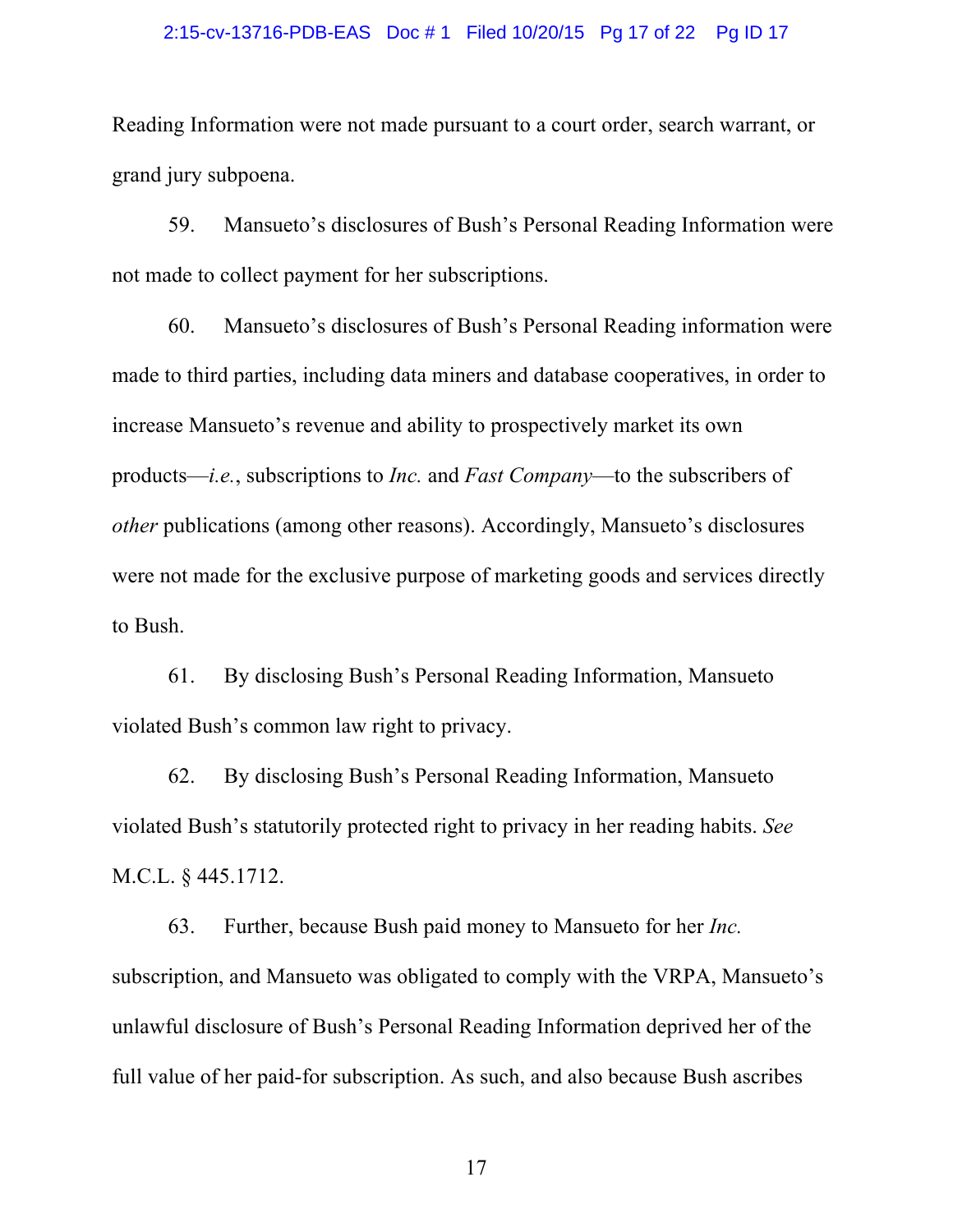#### 2:15-cv-13716-PDB-EAS Doc # 1 Filed 10/20/15 Pg 18 of 22 Pg ID 18

monetary value to the privacy of her Personal Reading Information, Mansueto's unlawful disclosure of her Personal Reading Information caused her to receive less value than she paid for, thereby causing her economic harm.

64. Likewise, because Bush and the other Class members ascribe monetary value to the privacy of their Personal Reading Information, a magazine subscription that keeps their Personal Reading Information private pursuant to the VRPA is more valuable than one that does not.

65. Accordingly, had Bush known of Mansueto's surreptitious disclosure practices at or before the time of her purchase, she would not have purchased her *Inc.* magazine subscription. Thus, Mansueto's unlawful disclosures caused Bush economic harm in the form of the purchase price of the magazine subscription.

66. As described herein, Mansueto generates substantial revenue by disclosing Plaintiff's and the Class's Personal Reading Information to data miners and other unrelated third parties.

67. As a result of Mansueto's unlawful and continued disclosure of their Personal Reading Information, Plaintiff and the other Class members have suffered privacy and economic injuries. Accordingly, on behalf of herself and the Class, Plaintiff seeks: (1) an injunction prohibiting Mansueto from disclosing Plaintiff's and the Class's Personal Reading Information without first obtaining their written permission (*i.e*., as required by the VRPA); (2) actual damages or \$5,000.00,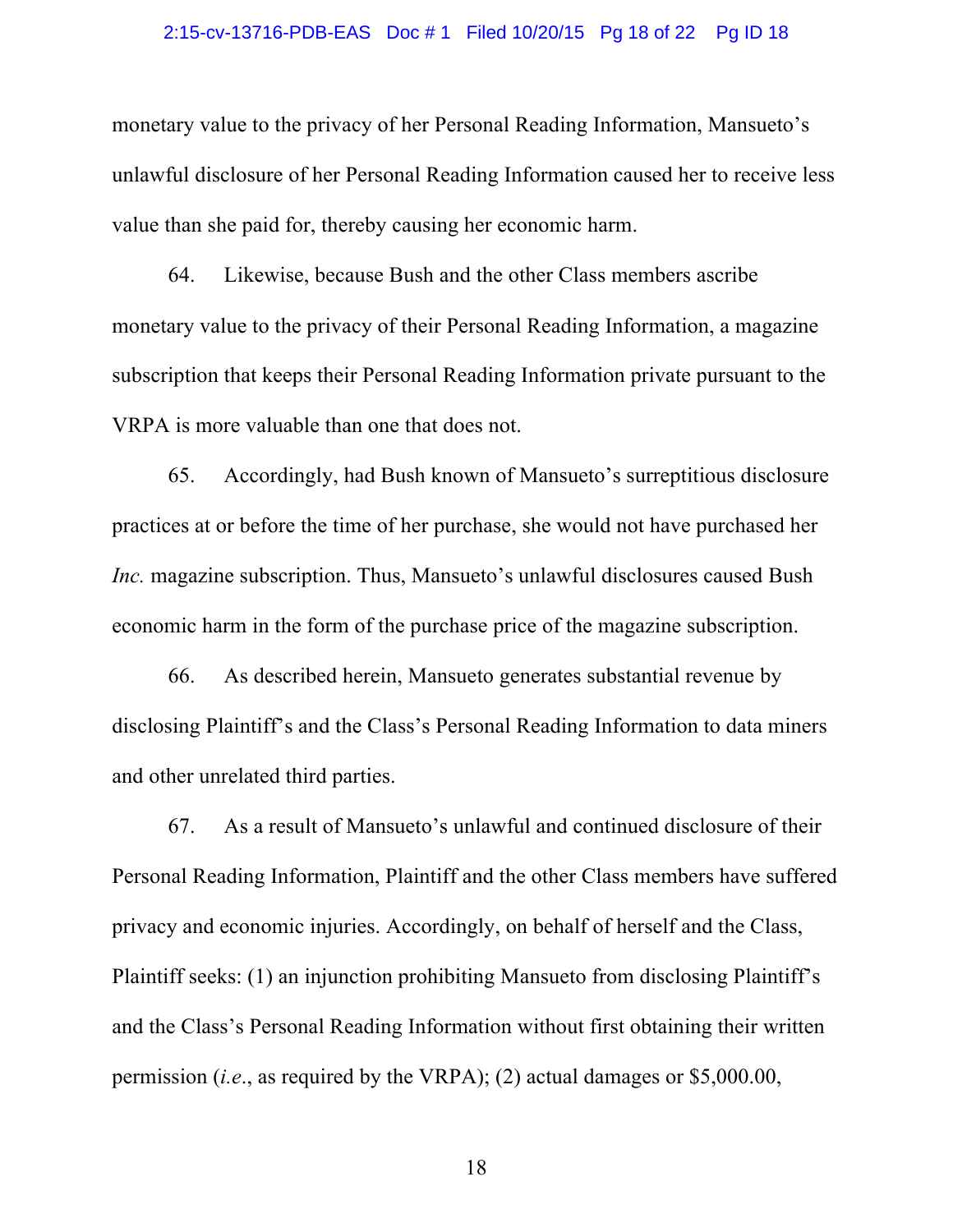2:15-cv-13716-PDB-EAS Doc # 1 Filed 10/20/15 Pg 19 of 22 Pg ID 19

whichever is greater, per Class member pursuant to M.C.L.  $\S$  445.1715(a); and (3) costs and reasonable attorneys' fees pursuant to M.C.L. § 445.1715(b).

# **SECOND CAUSE OF ACTION Unjust Enrichment (On Behalf of Plaintiff and the Class)**

68. Plaintiff incorporates the foregoing allegations as if fully set forth herein.

69. Bush and the Class members conferred a benefit on Mansueto by providing Mansueto with their Personal Reading Information and paying Mansueto for their magazine subscriptions. Mansueto received and retained the information and money belonging to Bush and the Class when Plaintiff and the Class purchased their subscriptions to Mansueto's publications.

70. Because Mansueto received and processed Bush's and the Class's subscription payments and Personal Reading Information, and because Mansueto processes and fulfills the subscriptions and discloses Bush's and the Class's Personal Reading Information to third parties, Mansueto appreciates and/or has knowledge of such benefits.

71. Under the VRPA, Bush and the Class members were entitled to confidentiality in their Personal Reading Information as part of their subscriptions.

72. Under principles of equity and good conscience, Mansueto should not be allowed to retain the full amount of money Bush and the Class paid for their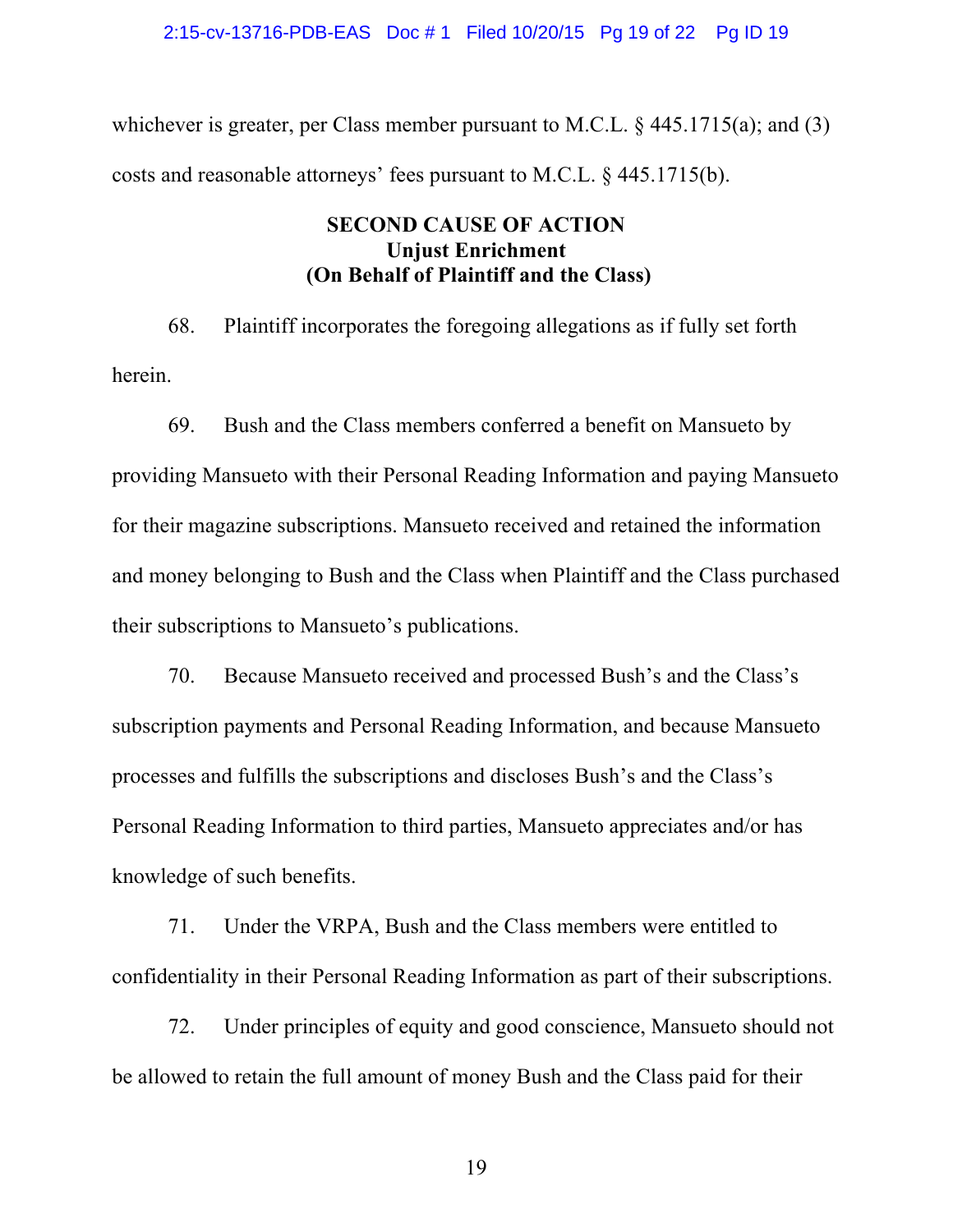#### 2:15-cv-13716-PDB-EAS Doc # 1 Filed 10/20/15 Pg 20 of 22 Pg ID 20

subscriptions, or the money it received by disclosing Bush's and the Class's Personal Reading Information because Mansueto failed to comply with the VRPA.

73. Bush and the other Class members have suffered actual damages as a result of Mansueto's unlawful conduct in the form of the monies paid for their magazine subscriptions, which they wouldn't have purchased had they known of Mansueto's unlawful disclosure practices.

74. To prevent inequity, Mansueto should return to Bush and the Class all monies that they paid for their magazine subscriptions, and disgorge any profits derived from the disclosures at issue.

75. Accordingly, on behalf of herself and the Class, Plaintiff seeks an order declaring that Mansueto's conduct constitutes unjust enrichment, and awarding Plaintiff and the Class restitution in an amount equal to that which they paid to Mansueto for their magazine subscriptions, as well as disgorgement of all profits derived by Mansueto as a result of its unlawful disclosures of Bush's and the Class's Personal Reading Information.

### **PRAYER FOR RELIEF**

**WHEREFORE**, Plaintiff Julie Bush, on behalf of herself and the Class, prays that the Court enter judgment in her favor and against Mansueto, and for the following relief:

(1) Certify the Class as defined above, appoint Plaintiff as Class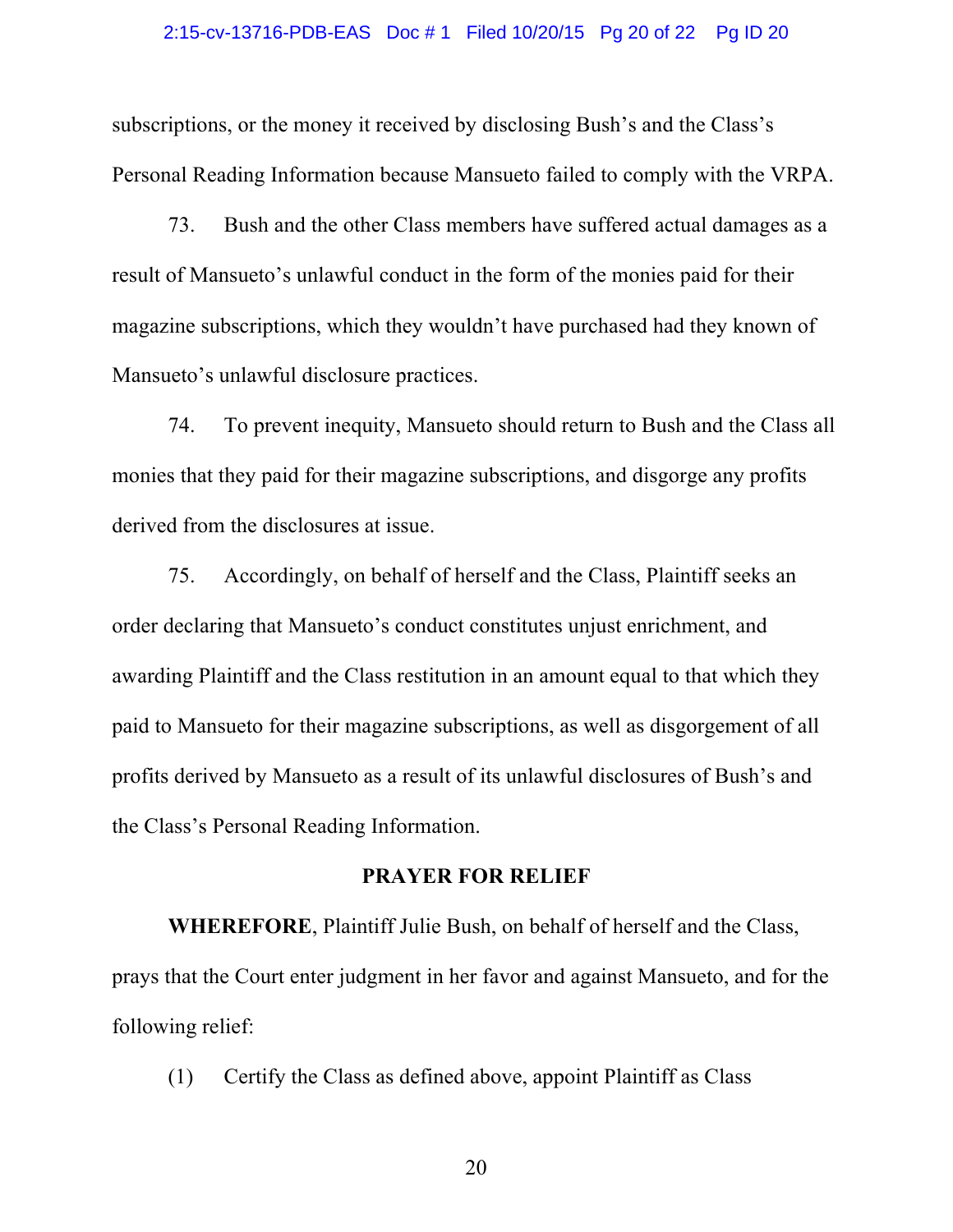### 2:15-cv-13716-PDB-EAS Doc # 1 Filed 10/20/15 Pg 21 of 22 Pg ID 21

Representative, and designate her counsel as Class Counsel;

(2) Declare that Mansueto's conduct as described herein is unlawful and violates the VRPA;

(3) Declare that Mansueto's conduct as described herein constitutes unjust enrichment;

(4) Award actual damages, including disgorgement, or \$5,000.00, whichever is greater, to each Class member, as provided by the VRPA;

(5) Award injunctive and equitable relief as is necessary to protect the interests of Plaintiff and the Class by requiring Mansueto to cease the unlawful disclosures discussed herein;

(6) Award reasonable attorneys' fees and costs pursuant to M.C.L. § 445.1715(b); and

(7) Such other and further relief as the Court deems equitable and just.

# **DEMAND FOR TRIAL BY JURY**

Plaintiff requests trial by jury of all claims that can be so tried.

//

//

//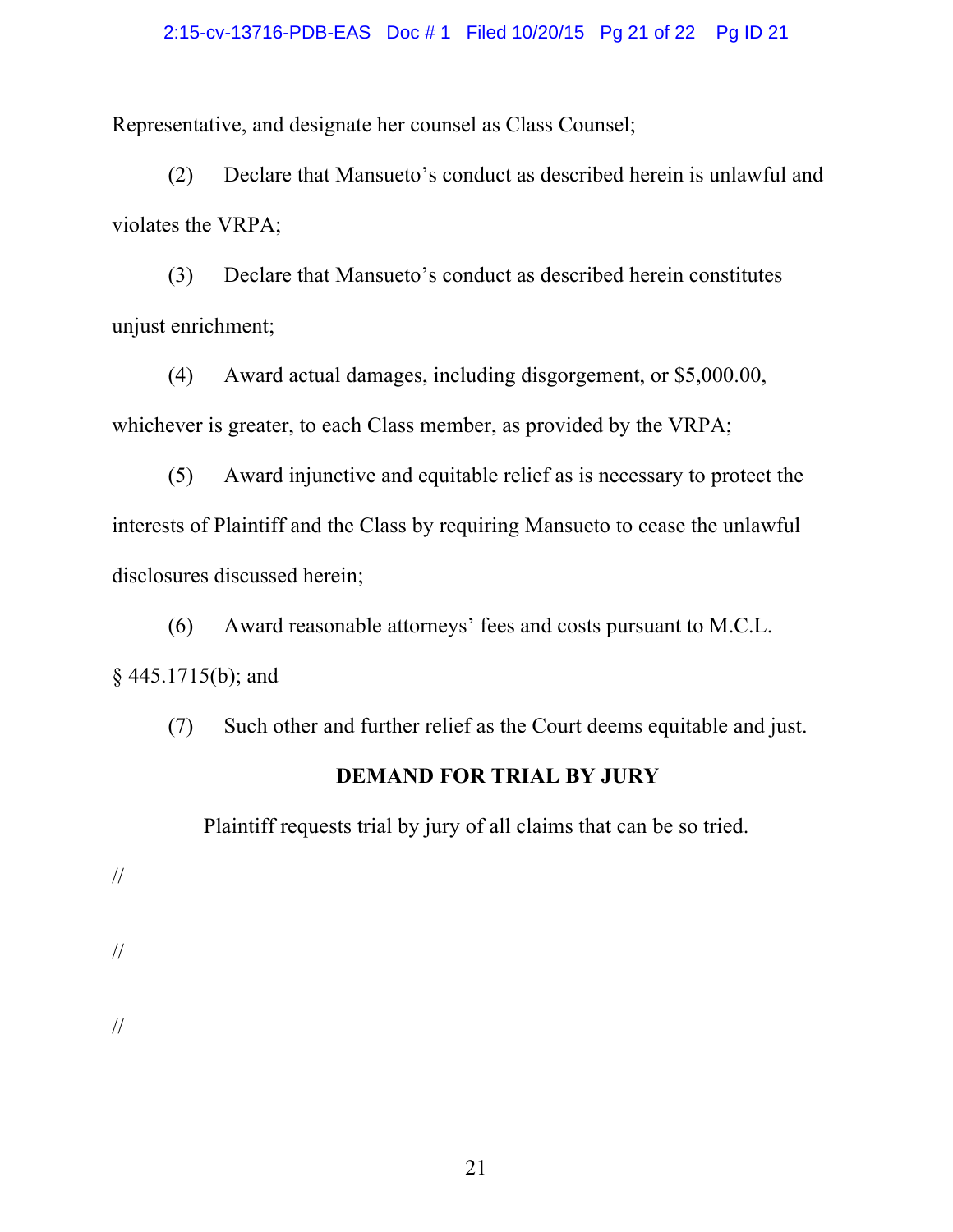Respectfully submitted,

**JULIE BUSH**, individually and on behalf of all others similarly situated,

Dated: October 20, 2015 By: /s/ Ari J. Scharg

One of Plaintiff's Attorneys

Ari J. Scharg ascharg@edelson.com Benjamin S. Thomassen bthomassen@edelson.com EDELSON PC 350 North LaSalle Street, Suite 1300 Chicago, Illinois 60654 Tel: 312.589.6370 Fax: 312.589.6378

Henry M. Scharg (P28804) hmsattyatlaw@aol.com LAW OFFICE OF HENRY M. SCHARG 718 Ford Building Detroit, Michigan 48226 Tel: 248.596.1111 Fax: 248.496.1578

*Counsel for Plaintiff and the Proposed Class*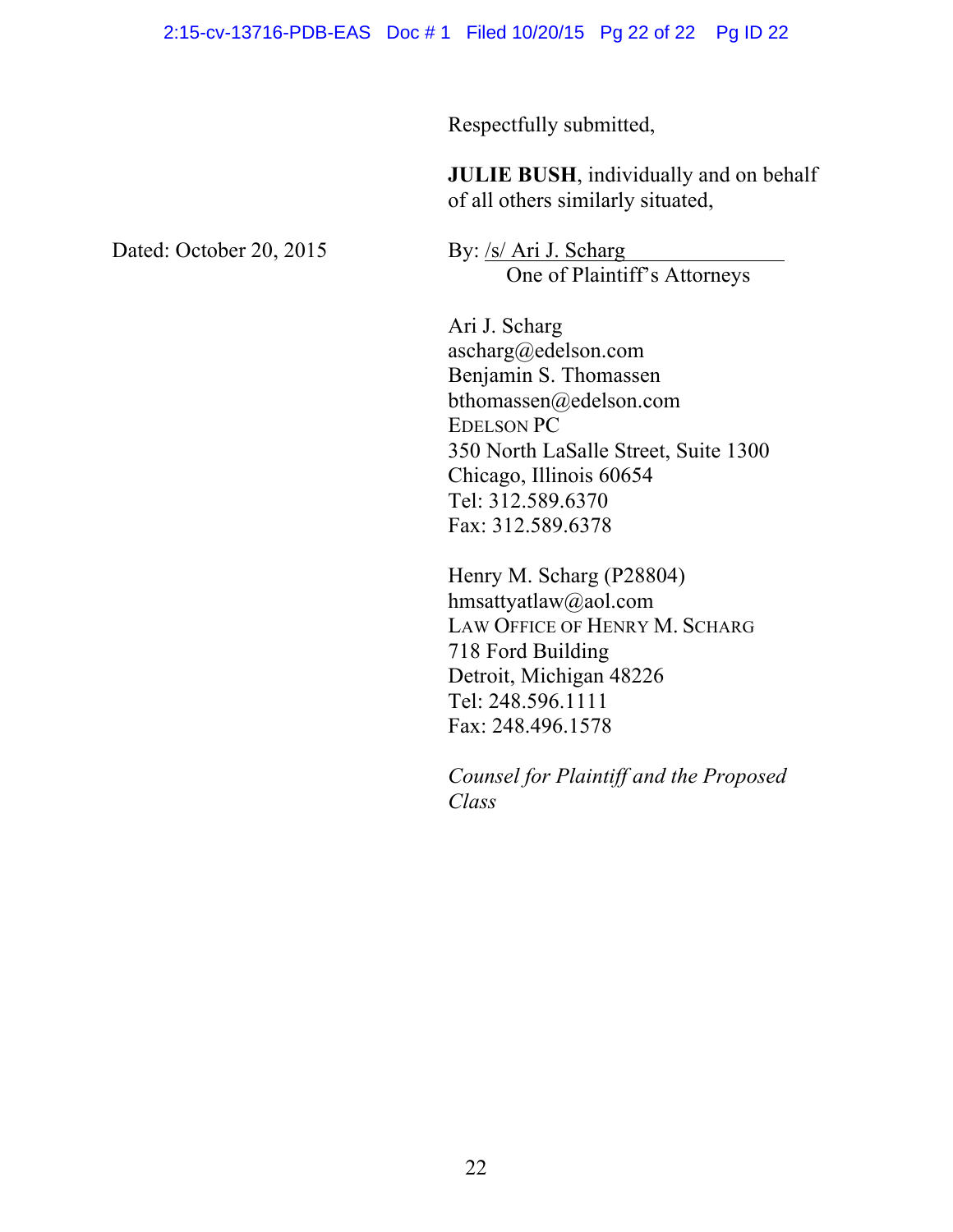# $L_{\rm IS\,44\,~(Rev.~12/12)}$  2:15-cv-13716-PDB-EA $\rm \epsilon_{\rm I}$ PPE  $^{\rm H}_{\rm CO}$ VERSHEEP<sup>15</sup> Pg 1 of 2 Pg ID 23<br> $L_{\rm county}$  in which action arose  $\rm Oakland$

The JS 44 civil cover sheet and the information contained herein neither replace nor supplement the filing and service of pleadings or other papers as required by law, except as provided by local rules of court. This form,

| I. (a) PLAINTIFFS                                                                                                                                                                                                                                                                                                                                                                                                                                                                                                                                                                                         |                                                                                                                                                                                                                                                                                                                                                                                                                                                                                                                                                                                                                          |                                                                                                                                                                                                                                                                                                                                                                                                                                                                                                                                                                                                                                                                         | <b>DEFENDANTS</b>                                                                                                                                                                                                                                                                                                                                                                                                                                                                |                                                                                                                                                                                                                                                                                                                                                                                                                                                                                      |                                                                                                                                                                                                                                                                                                                                                                                                                                                                                                                                                                                                                                           |
|-----------------------------------------------------------------------------------------------------------------------------------------------------------------------------------------------------------------------------------------------------------------------------------------------------------------------------------------------------------------------------------------------------------------------------------------------------------------------------------------------------------------------------------------------------------------------------------------------------------|--------------------------------------------------------------------------------------------------------------------------------------------------------------------------------------------------------------------------------------------------------------------------------------------------------------------------------------------------------------------------------------------------------------------------------------------------------------------------------------------------------------------------------------------------------------------------------------------------------------------------|-------------------------------------------------------------------------------------------------------------------------------------------------------------------------------------------------------------------------------------------------------------------------------------------------------------------------------------------------------------------------------------------------------------------------------------------------------------------------------------------------------------------------------------------------------------------------------------------------------------------------------------------------------------------------|----------------------------------------------------------------------------------------------------------------------------------------------------------------------------------------------------------------------------------------------------------------------------------------------------------------------------------------------------------------------------------------------------------------------------------------------------------------------------------|--------------------------------------------------------------------------------------------------------------------------------------------------------------------------------------------------------------------------------------------------------------------------------------------------------------------------------------------------------------------------------------------------------------------------------------------------------------------------------------|-------------------------------------------------------------------------------------------------------------------------------------------------------------------------------------------------------------------------------------------------------------------------------------------------------------------------------------------------------------------------------------------------------------------------------------------------------------------------------------------------------------------------------------------------------------------------------------------------------------------------------------------|
| JULIE BUSH, individually and on behalf of all others similarly situated,                                                                                                                                                                                                                                                                                                                                                                                                                                                                                                                                  |                                                                                                                                                                                                                                                                                                                                                                                                                                                                                                                                                                                                                          |                                                                                                                                                                                                                                                                                                                                                                                                                                                                                                                                                                                                                                                                         | MANSUETO VENTURES LLC                                                                                                                                                                                                                                                                                                                                                                                                                                                            |                                                                                                                                                                                                                                                                                                                                                                                                                                                                                      |                                                                                                                                                                                                                                                                                                                                                                                                                                                                                                                                                                                                                                           |
| Oakland Cnty., Michigan<br>(b) County of Residence of First Listed Plaintiff<br>(EXCEPT IN U.S. PLAINTIFF CASES)                                                                                                                                                                                                                                                                                                                                                                                                                                                                                          |                                                                                                                                                                                                                                                                                                                                                                                                                                                                                                                                                                                                                          |                                                                                                                                                                                                                                                                                                                                                                                                                                                                                                                                                                                                                                                                         | County of Residence of First Listed Defendant<br>(IN U.S. PLAINTIFF CASES ONLY)<br>IN LAND CONDEMNATION CASES, USE THE LOCATION OF<br>NOTE:<br>THE TRACT OF LAND INVOLVED.                                                                                                                                                                                                                                                                                                       |                                                                                                                                                                                                                                                                                                                                                                                                                                                                                      |                                                                                                                                                                                                                                                                                                                                                                                                                                                                                                                                                                                                                                           |
| (c) Attorneys (Firm Name, Address, and Telephone Number)<br>Edelson PC<br>350 North LaSalle Street, Suite 1300<br>Chicago, Illinois 60654<br>Tel: 312.572.7213                                                                                                                                                                                                                                                                                                                                                                                                                                            |                                                                                                                                                                                                                                                                                                                                                                                                                                                                                                                                                                                                                          |                                                                                                                                                                                                                                                                                                                                                                                                                                                                                                                                                                                                                                                                         | Attorneys (If Known)                                                                                                                                                                                                                                                                                                                                                                                                                                                             |                                                                                                                                                                                                                                                                                                                                                                                                                                                                                      |                                                                                                                                                                                                                                                                                                                                                                                                                                                                                                                                                                                                                                           |
| <b>II. BASIS OF JURISDICTION</b> (Place an "X" in One Box Only)                                                                                                                                                                                                                                                                                                                                                                                                                                                                                                                                           |                                                                                                                                                                                                                                                                                                                                                                                                                                                                                                                                                                                                                          |                                                                                                                                                                                                                                                                                                                                                                                                                                                                                                                                                                                                                                                                         |                                                                                                                                                                                                                                                                                                                                                                                                                                                                                  |                                                                                                                                                                                                                                                                                                                                                                                                                                                                                      | <b>III. CITIZENSHIP OF PRINCIPAL PARTIES</b> (Place an "X" in One Box for Plaintiff                                                                                                                                                                                                                                                                                                                                                                                                                                                                                                                                                       |
| $\bigcirc$ 1 U.S. Government<br>Plaintiff                                                                                                                                                                                                                                                                                                                                                                                                                                                                                                                                                                 | 3 Federal Question<br>(U.S. Government Not a Party)                                                                                                                                                                                                                                                                                                                                                                                                                                                                                                                                                                      |                                                                                                                                                                                                                                                                                                                                                                                                                                                                                                                                                                                                                                                                         | (For Diversity Cases Only)<br><b>PTF</b><br>Citizen of This State<br>$\bullet$ 1                                                                                                                                                                                                                                                                                                                                                                                                 | <b>DEF</b><br>Q <sub>1</sub><br>Incorporated or Principal Place<br>of Business In This State                                                                                                                                                                                                                                                                                                                                                                                         | and One Box for Defendant)<br>DEF<br>PTF<br>Q <sub>4</sub><br>O<br>$\overline{4}$                                                                                                                                                                                                                                                                                                                                                                                                                                                                                                                                                         |
| 2 U.S. Government<br>Defendant                                                                                                                                                                                                                                                                                                                                                                                                                                                                                                                                                                            | Diversity<br>$\overline{4}$                                                                                                                                                                                                                                                                                                                                                                                                                                                                                                                                                                                              | (Indicate Citizenship of Parties in Item III)                                                                                                                                                                                                                                                                                                                                                                                                                                                                                                                                                                                                                           | Citizen of Another State<br>Q <sub>2</sub>                                                                                                                                                                                                                                                                                                                                                                                                                                       | 2 Incorporated and Principal Place<br>of Business In Another State                                                                                                                                                                                                                                                                                                                                                                                                                   | O<br>$\bullet$ 5<br>- 5                                                                                                                                                                                                                                                                                                                                                                                                                                                                                                                                                                                                                   |
|                                                                                                                                                                                                                                                                                                                                                                                                                                                                                                                                                                                                           |                                                                                                                                                                                                                                                                                                                                                                                                                                                                                                                                                                                                                          |                                                                                                                                                                                                                                                                                                                                                                                                                                                                                                                                                                                                                                                                         | Citizen or Subject of a<br>Q <sub>3</sub><br>Foreign Country                                                                                                                                                                                                                                                                                                                                                                                                                     | 3 Foreign Nation                                                                                                                                                                                                                                                                                                                                                                                                                                                                     | $Q_{6}$<br>$Q_6$                                                                                                                                                                                                                                                                                                                                                                                                                                                                                                                                                                                                                          |
| IV. NATURE OF SUIT (Place an "X" in One Box Only)                                                                                                                                                                                                                                                                                                                                                                                                                                                                                                                                                         |                                                                                                                                                                                                                                                                                                                                                                                                                                                                                                                                                                                                                          |                                                                                                                                                                                                                                                                                                                                                                                                                                                                                                                                                                                                                                                                         |                                                                                                                                                                                                                                                                                                                                                                                                                                                                                  |                                                                                                                                                                                                                                                                                                                                                                                                                                                                                      |                                                                                                                                                                                                                                                                                                                                                                                                                                                                                                                                                                                                                                           |
| <b>CONTRACT</b><br>110 Insurance<br>120 Marine<br>130 Miller Act<br>140 Negotiable Instrument<br>150 Recovery of Overpayment<br>& Enforcement of Judgment<br>151 Medicare Act<br>152 Recovery of Defaulted<br><b>Student Loans</b><br>(Excludes Veterans)<br>153 Recovery of Overpayment<br>of Veteran's Benefits<br>160 Stockholders' Suits<br>190 Other Contract<br>195 Contract Product Liability<br>196 Franchise<br><b>REAL PROPERTY</b><br>210 Land Condemnation<br>220 Foreclosure<br>230 Rent Lease & Ejectment<br>240 Torts to Land<br>245 Tort Product Liability<br>290 All Other Real Property | <b>PERSONAL INJURY</b><br>310 Airplane<br>315 Airplane Product<br>Liability<br>320 Assault, Libel &<br>Slander<br>330 Federal Employers'<br>Liability<br>$\bigcirc$ 340 Marine<br>345 Marine Product<br>Liability<br>350 Motor Vehicle<br>355 Motor Vehicle<br>Product Liability<br>360 Other Personal<br>Injury<br>$\bigcirc$ 362 Personal Injury -<br>Medical Malpractice<br><b>CIVIL RIGHTS</b><br>440 Other Civil Rights<br>$\bigcirc$ 441 Voting<br>442 Employment<br>$\bigcirc$ 443 Housing/<br>Accommodations<br>445 Amer. w/Disabilities -<br>Employment<br>446 Amer. w/Disabilities -<br>Other<br>448 Education | <b>TORTS</b><br>PERSONAL INJURY<br>365 Personal Injury -<br>Product Liability<br>367 Health Care/<br>Pharmaceutical<br>Personal Injury<br>Product Liability<br>368 Asbestos Personal<br><b>Injury Product</b><br>Liability<br>370 Other Fraud<br>371 Truth in Lending<br>380 Other Personal<br><b>Property Damage</b><br>385 Property Damage<br>Product Liability<br><b>PRISONER PETITIONS</b><br><b>Habeas Corpus:</b><br>463 Alien Detainee<br>510 Motions to Vacate<br>Sentence<br>530 General<br>535 Death Penalty<br>Other:<br>540 Mandamus & Other<br>$\bigcirc$ 550 Civil Rights<br>555 Prison Condition<br>560 Civil Detainee -<br>Conditions of<br>Confinement | <b>FORFEITURE/PENALTY</b><br>625 Drug Related Seizure<br>of Property 21 USC 881<br>$\bigcirc$ 690 Other<br><b>LABOR</b><br>PERSONAL PROPERTY @ 710 Fair Labor Standards<br>Act<br>720 Labor/Management<br>Relations<br>740 Railway Labor Act<br>751 Family and Medical<br>Leave Act<br>790 Other Labor Litigation<br>791 Employee Retirement<br>Income Security Act<br><b>IMMIGRATION</b><br>462 Naturalization Application<br>$\ddot{\bullet}$ 465 Other Immigration<br>Actions | <b>BANKRUPTCY</b><br>422 Appeal 28 USC 158<br>423 Withdrawal<br>28 USC 157<br><b>PROPERTY RIGHTS</b><br>$\bigcirc$ 820 Copyrights<br>830 Patent<br>840 Trademark<br><b>SOCIAL SECURITY</b><br>$\bigcirc$ 861 HIA (1395ff)<br><b>362 Black Lung (923)</b><br>$\bigcirc$ 863 DIWC/DIWW (405(g))<br><b>◯ 864 SSID Title XVI</b><br>$\bigcirc$ 865 RSI (405(g))<br><b>FEDERAL TAX SUITS</b><br><b>□</b> 870 Taxes (U.S. Plaintiff<br>or Defendant)<br>871 IRS-Third Party<br>26 USC 7609 | <b>OTHER STATUTES</b><br>375 False Claims Act<br>400 State Reapportionment<br>$\bigcirc$ 410 Antitrust<br>430 Banks and Banking<br>450 Commerce<br>460 Deportation<br>470 Racketeer Influenced and<br>Corrupt Organizations<br>480 Consumer Credit<br>490 Cable/Sat TV<br>850 Securities/Commodities/<br>Exchange<br>890 Other Statutory Actions<br>891 Agricultural Acts<br><sup>393</sup> Environmental Matters<br>895 Freedom of Information<br>Act<br><sup>396</sup> Arbitration<br>899 Administrative Procedure<br>Act/Review or Appeal of<br><b>Agency Decision</b><br>$\bigcirc$ 950 Constitutionality of<br><b>State Statutes</b> |
| V. ORIGIN (Place an "X" in One Box Only)<br>$\bullet$ 1 Original<br>Proceeding                                                                                                                                                                                                                                                                                                                                                                                                                                                                                                                            | <b>0</b> 2 Removed from<br>$\sigma$ 3<br><b>State Court</b>                                                                                                                                                                                                                                                                                                                                                                                                                                                                                                                                                              | Remanded from<br>Appellate Court                                                                                                                                                                                                                                                                                                                                                                                                                                                                                                                                                                                                                                        | <b>0</b> 4 Reinstated or<br><b>O</b> 5 Transferred from<br>Reopened                                                                                                                                                                                                                                                                                                                                                                                                              | <b>O</b> 6 Multidistrict<br>Another District<br>Litigation                                                                                                                                                                                                                                                                                                                                                                                                                           |                                                                                                                                                                                                                                                                                                                                                                                                                                                                                                                                                                                                                                           |
| VI. CAUSE OF ACTION                                                                                                                                                                                                                                                                                                                                                                                                                                                                                                                                                                                       |                                                                                                                                                                                                                                                                                                                                                                                                                                                                                                                                                                                                                          |                                                                                                                                                                                                                                                                                                                                                                                                                                                                                                                                                                                                                                                                         | (specify)<br>Cite the U.S. Civil Statute under which you are filing (Do not cite jurisdictional statutes unless diversity):<br>Brief description of cause:<br>Violation of Michigan's Preservation of Personal Privacy Act, M.C.L. §§ 445.1711-15 and unjust enrichment.                                                                                                                                                                                                         |                                                                                                                                                                                                                                                                                                                                                                                                                                                                                      |                                                                                                                                                                                                                                                                                                                                                                                                                                                                                                                                                                                                                                           |
| VII. REQUESTED IN<br><b>COMPLAINT:</b>                                                                                                                                                                                                                                                                                                                                                                                                                                                                                                                                                                    | UNDER RULE 23, F.R.Cv.P.                                                                                                                                                                                                                                                                                                                                                                                                                                                                                                                                                                                                 | CHECK IF THIS IS A CLASS ACTION                                                                                                                                                                                                                                                                                                                                                                                                                                                                                                                                                                                                                                         | <b>DEMAND \$ \$5,000,000+</b>                                                                                                                                                                                                                                                                                                                                                                                                                                                    | <b>JURY DEMAND:</b>                                                                                                                                                                                                                                                                                                                                                                                                                                                                  | CHECK YES only if demanded in complaint:<br>$\bigcirc$ No<br>$\bigcirc$ Yes                                                                                                                                                                                                                                                                                                                                                                                                                                                                                                                                                               |
| VIII. RELATED CASE(S)<br><b>IF ANY</b>                                                                                                                                                                                                                                                                                                                                                                                                                                                                                                                                                                    | (See instructions):                                                                                                                                                                                                                                                                                                                                                                                                                                                                                                                                                                                                      | <b>JUDGE</b>                                                                                                                                                                                                                                                                                                                                                                                                                                                                                                                                                                                                                                                            |                                                                                                                                                                                                                                                                                                                                                                                                                                                                                  | DOCKET NUMBER                                                                                                                                                                                                                                                                                                                                                                                                                                                                        |                                                                                                                                                                                                                                                                                                                                                                                                                                                                                                                                                                                                                                           |
| <b>DATE</b><br>October 20, 2015                                                                                                                                                                                                                                                                                                                                                                                                                                                                                                                                                                           |                                                                                                                                                                                                                                                                                                                                                                                                                                                                                                                                                                                                                          | SIGNATURE OF ATTORNEY OF RECORD<br>/s/ Ari J. Scharg                                                                                                                                                                                                                                                                                                                                                                                                                                                                                                                                                                                                                    |                                                                                                                                                                                                                                                                                                                                                                                                                                                                                  |                                                                                                                                                                                                                                                                                                                                                                                                                                                                                      |                                                                                                                                                                                                                                                                                                                                                                                                                                                                                                                                                                                                                                           |
| <b>FOR OFFICE USE ONLY</b><br><b>RECEIPT#</b>                                                                                                                                                                                                                                                                                                                                                                                                                                                                                                                                                             | <b>AMOUNT</b>                                                                                                                                                                                                                                                                                                                                                                                                                                                                                                                                                                                                            | <b>APPLYING IFP</b>                                                                                                                                                                                                                                                                                                                                                                                                                                                                                                                                                                                                                                                     | <b>JUDGE</b>                                                                                                                                                                                                                                                                                                                                                                                                                                                                     | MAG. JUDGE                                                                                                                                                                                                                                                                                                                                                                                                                                                                           |                                                                                                                                                                                                                                                                                                                                                                                                                                                                                                                                                                                                                                           |
|                                                                                                                                                                                                                                                                                                                                                                                                                                                                                                                                                                                                           |                                                                                                                                                                                                                                                                                                                                                                                                                                                                                                                                                                                                                          |                                                                                                                                                                                                                                                                                                                                                                                                                                                                                                                                                                                                                                                                         |                                                                                                                                                                                                                                                                                                                                                                                                                                                                                  |                                                                                                                                                                                                                                                                                                                                                                                                                                                                                      |                                                                                                                                                                                                                                                                                                                                                                                                                                                                                                                                                                                                                                           |